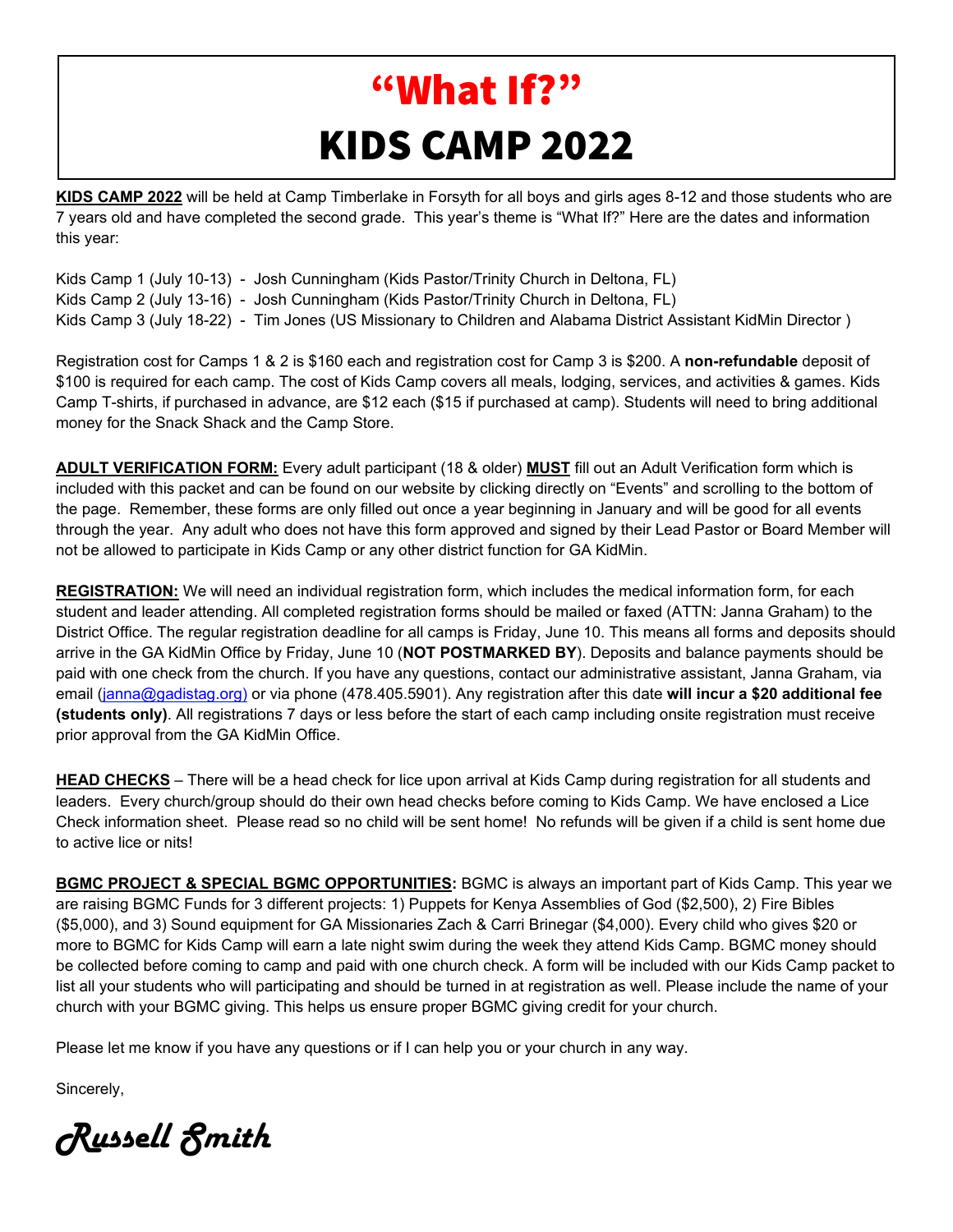# Leader Check List

## & Important Information

#### 1. Before the Camper Registration Forms are handed to parents:

□ Decide what camp your students will be able to attend. Check the appropriate box for the week you selected and fill in your church name and city before making copies. Set a deadline for parents to return Camper Registration Forms and \$100 deposit. (We recommend one week prior to the district office registration deadline.)

□ Copy Registration Forms and the What to Bring Flyer. Distribute both to parents.

#### 2. When the Camper Registration Forms are turned in to you:

□ Make sure the parent's check is addressed to your church. You should submit only 1 church check to the District Office.

 $\Box$  Look over the registration forms to see if the following is filled out correctly and is readable:

\*All 6 steps are filled out completely

\*Age and Gender are listed

\* **Insurance informaƟon is completed**

\*Emergency contact name & numbers are listed

\* If the student marked T‐shirts, make sure appropriate amount of money is enclosed and the t‐shirt size is marked.

□ Mail all registration forms and one church check with deposits and pre-ordered t-shirt money to: GA KidMin; ATTN: Janna Graham;

PO Box 28470; Macon, GA 31221

#### 3. Before Camp:

 $\Box$  You will be notified by email about the status of your registration two weeks prior to your scheduled week of camp.

□ Do a head check for lice. Students with evidence of lice or nits will not be permitted. Please advise parents to check their camper before leaving to guard against embarrassment. Camp Timberlake has a no nit policy. There is no refund on deposit if found on Monday during check in. After check in there is no refund on total camp registration.

 $\Box$  Every adult must have a completed Adult Verification Form in order to participate as a leader at Kids Camp

#### 4. First Day of Camp

□ Registration is in the Cafeteria, Head Check is in the Gym. Assign one adult to register the students in the Cafeteria. This person will need one church check to pay for the balance due from your church.

□ It is required that any students or adults registering within 48 hours before camp begins to contact the District KidMin Director, Russell Smith (russell@gadistag.org) to make sure we can add students. If on-site registration is approved, leaders must bring a completed and signed Camper/Leader Registration Form to camp and submit it at registration check-in. If a registration form is brought to camp without the proper signatures, they CAN NOT be allowed to stay. On-site registration will be based upon bed space availability. **Please contact Janna Graham (janna@gadistag.org) to be sure space is available.** 

□ Collect all medications to be turned in to the **Camp First Aid** upon arrival. All medications must be prescribed in the camper's name and **in its original container.** 

 $\Box$  If you are bringing a BGMC check, turn this in at registration. If paying with a credit card, add 3% to the total owed.

□ Kids can turn in their money at the **BANK** during registration, or one adult can turn in all their money. Remember, the bank will be open throughout the day during camp for the kids to withdraw their money.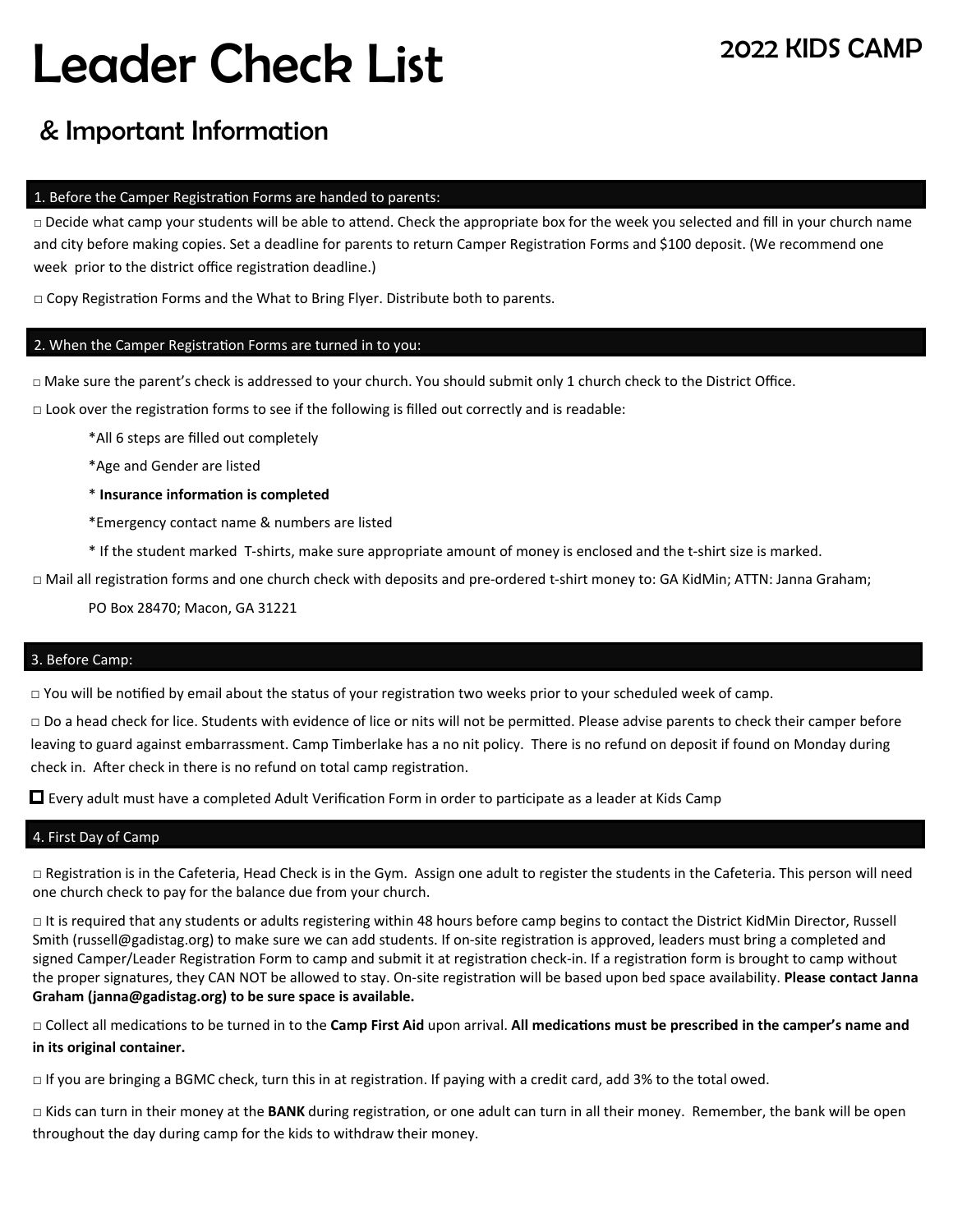# Deposit Form

### (Mail this form in with registration)

| <b>Church Name</b>        | City  |
|---------------------------|-------|
| Leader's Name             | Phone |
| <b>Confirmation Email</b> |       |

Week of Camp

**□** Camp 1: July 10-13 Speaker: Josh Cunningham

**□** Camp 2: July 13-16 Speaker: Josh Cunningham

|  |  |  |  | □ Camp 3: July 18-22 Speaker: Tim Jones |  |  |
|--|--|--|--|-----------------------------------------|--|--|
|--|--|--|--|-----------------------------------------|--|--|

| <b>Girls Deposit</b>                                    | $X$ \$100=               |
|---------------------------------------------------------|--------------------------|
| <b>Boys Deposit</b>                                     | $X$ \$100=               |
| <b>Girls Balance (Camps 1 or 2)</b>                     | $X$ \$60=                |
| <b>Girls Balance (Camps 3)</b>                          |                          |
| <b>Boys Balance (Camps 1 or 2)</b>                      | $X$ \$60=                |
| <b>Boys Balance (Camps 3)</b>                           | $X$ \$100=               |
|                                                         |                          |
| Leaders (Camps 1 or 2)                                  | $X$ \$100=               |
| Leaders (Camps 3)                                       | $X$ \$135=               |
| Jr. Leaders (Camps 1 or 2)                              | $X$ \$100= $\frac{1}{1}$ |
| Jr. Leaders (Camps 3)                                   | $X$ \$135=               |
|                                                         |                          |
| <b>Pre-Ordered T-Shirts</b>                             | $X$ \$12 =               |
| Late Applications (Students Only/After Friday, June 10) | $X $20 =$                |
|                                                         |                          |
|                                                         | Total Amount Due =       |
|                                                         | <b>Enclosed Amount =</b> |
|                                                         | <b>Balance Amount =</b>  |
|                                                         | (due upon arrival)       |
|                                                         |                          |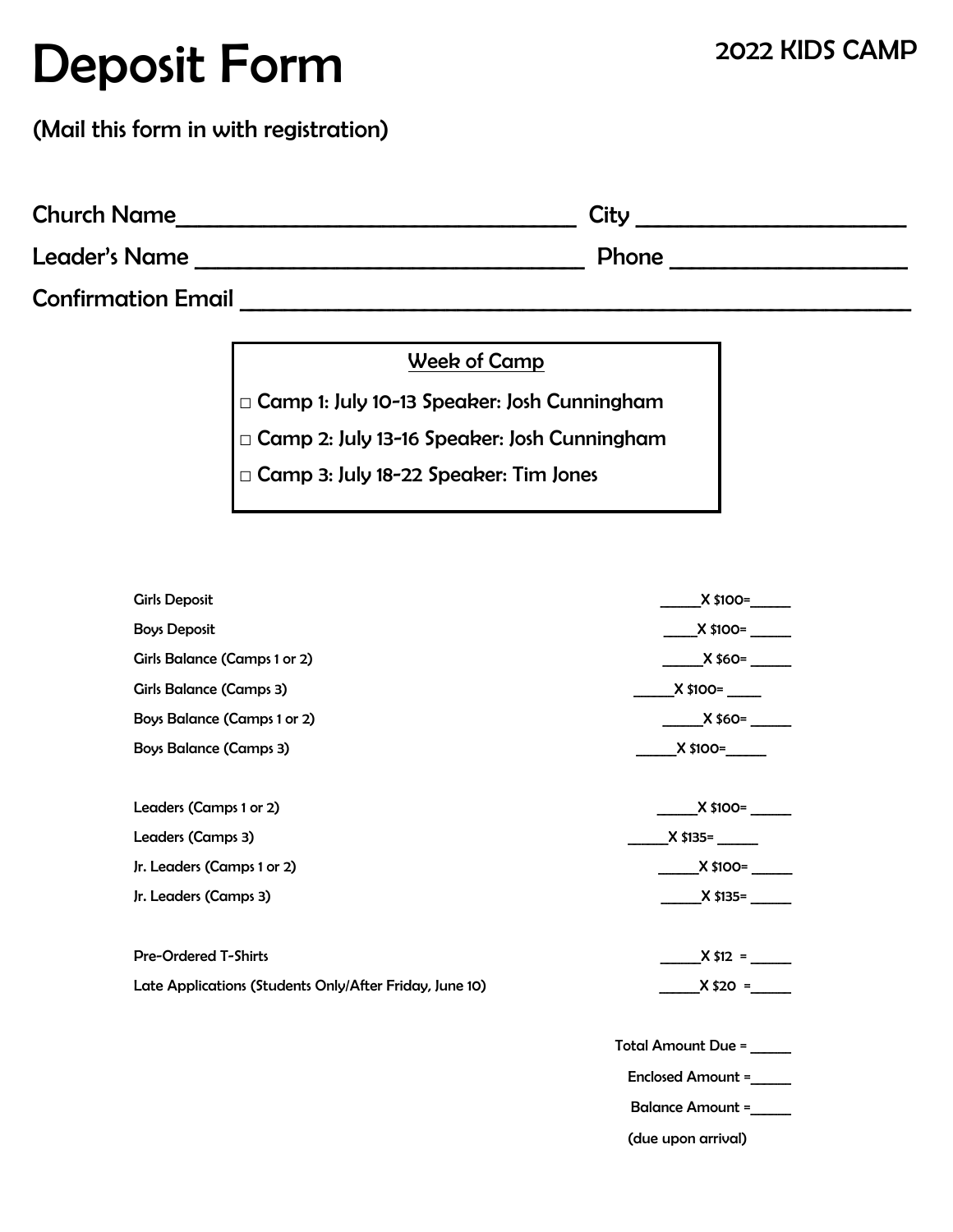# Total Church Count

### (Mail this form in with registration and/or check)

### Leaders (must be 18 or older)

| $\mathbf{1}_{\{1,2,3,4,5\}}$ and $\mathbf{1}_{\{1,2,3,4,5\}}$                                                              |                                                                                                                                                                                                                                                                                                                                                                  | Shirt size |
|----------------------------------------------------------------------------------------------------------------------------|------------------------------------------------------------------------------------------------------------------------------------------------------------------------------------------------------------------------------------------------------------------------------------------------------------------------------------------------------------------|------------|
| $\overline{\mathbf{a}}$                                                                                                    |                                                                                                                                                                                                                                                                                                                                                                  | Shirt size |
| $3 \quad \blacksquare$                                                                                                     | Shirt size $\qquad \qquad$ 7 $\qquad \qquad$ 7 $\qquad \qquad$ 7 $\qquad \qquad$ 7 $\qquad \qquad$ 7 $\qquad \qquad$ 7 $\qquad \qquad$ 7 $\qquad \qquad$ 7 $\qquad \qquad$ 7 $\qquad \qquad$ 7 $\qquad \qquad$ 7 $\qquad \qquad$ 7 $\qquad \qquad$ 7 $\qquad \qquad$ 7 $\qquad \qquad$ 7 $\qquad \qquad$ 7 $\qquad \qquad$ 7 $\qquad \qquad$ 7 $\qquad \qquad$ 7 | Shirt size |
| $4 \quad$                                                                                                                  |                                                                                                                                                                                                                                                                                                                                                                  | Shirt size |
| Jr. Leaders (16 & 17 year olds)                                                                                            |                                                                                                                                                                                                                                                                                                                                                                  |            |
| $\mathbf{1}_{\mathcal{D}}$ and $\mathcal{D}_{\mathcal{D}}$ and $\mathcal{D}_{\mathcal{D}}$ and $\mathcal{D}_{\mathcal{D}}$ | Shirt size 5                                                                                                                                                                                                                                                                                                                                                     | Shirt size |
| $\overline{2}$                                                                                                             |                                                                                                                                                                                                                                                                                                                                                                  | Shirt size |
| $3^{\circ}$                                                                                                                |                                                                                                                                                                                                                                                                                                                                                                  | Shirt size |
| 4                                                                                                                          | Shirt size 8                                                                                                                                                                                                                                                                                                                                                     | Shirt size |

Names of Campers Attending Shirt Sizes Available: YM, YL, AS, AM, AL, AXL, AXXL(+\$2), 3XL(+\$4), 4XL(+\$6) (Please only mark t-shirt if camper pre-ordered)

| <b>Girls</b>            | Size | Paid                | Boys                    | Size | Paid                |
|-------------------------|------|---------------------|-------------------------|------|---------------------|
| $\mathbf{1}$            |      | $\pmb{\mathsf{\$}}$ | $\mathbf{1}$            |      | \$                  |
| $\overline{\mathbf{2}}$ |      | \$                  | $\mathbf 2$             |      | \$                  |
| 3                       |      | \$                  | 3                       |      | \$                  |
| $\overline{\mathbf{4}}$ |      | $\pmb{\mathsf{\$}}$ | $\overline{\mathbf{4}}$ |      | \$                  |
| $\overline{\mathbf{5}}$ |      | $\pmb{\mathsf{\$}}$ | 5                       |      | \$                  |
| $\boldsymbol{6}$        |      | \$                  | $\bf 6$                 |      | \$                  |
| $\overline{\mathbf{z}}$ |      | $\pmb{\mathsf{\$}}$ | $\bf 7$                 |      | \$                  |
| $\bf8$                  |      | \$                  | $\pmb{8}$               |      | \$                  |
| $\mathbf 9$             |      | \$                  | 9                       |      | \$                  |
| $10\,$                  |      | \$                  | $\mathbf{10}$           |      | \$                  |
| $11$                    |      | \$                  | 11                      |      | \$                  |
| $12$                    |      | \$                  | 12                      |      | \$                  |
| 13                      |      | \$                  | 13                      |      | \$                  |
| 14                      |      | \$                  | 14                      |      | \$                  |
| 15                      |      | $\pmb{\mathsf{\$}}$ | $15\phantom{.0}$        |      | \$                  |
| $16\,$                  |      | \$                  | $16\,$                  |      | \$                  |
| $17\,$                  |      | \$                  | $17\,$                  |      | \$                  |
| $18\,$                  |      | $\pmb{\mathsf{\$}}$ | $18\,$                  |      | \$                  |
| $19$                    |      | \$                  | 19                      |      | \$                  |
| ${\bf 20}$              |      | \$                  | ${\bf 20}$              |      | \$                  |
| $21$                    |      | \$                  | ${\bf 21}$              |      | \$                  |
| 22                      |      | \$                  | ${\bf 22}$              |      | $\pmb{\mathsf{\$}}$ |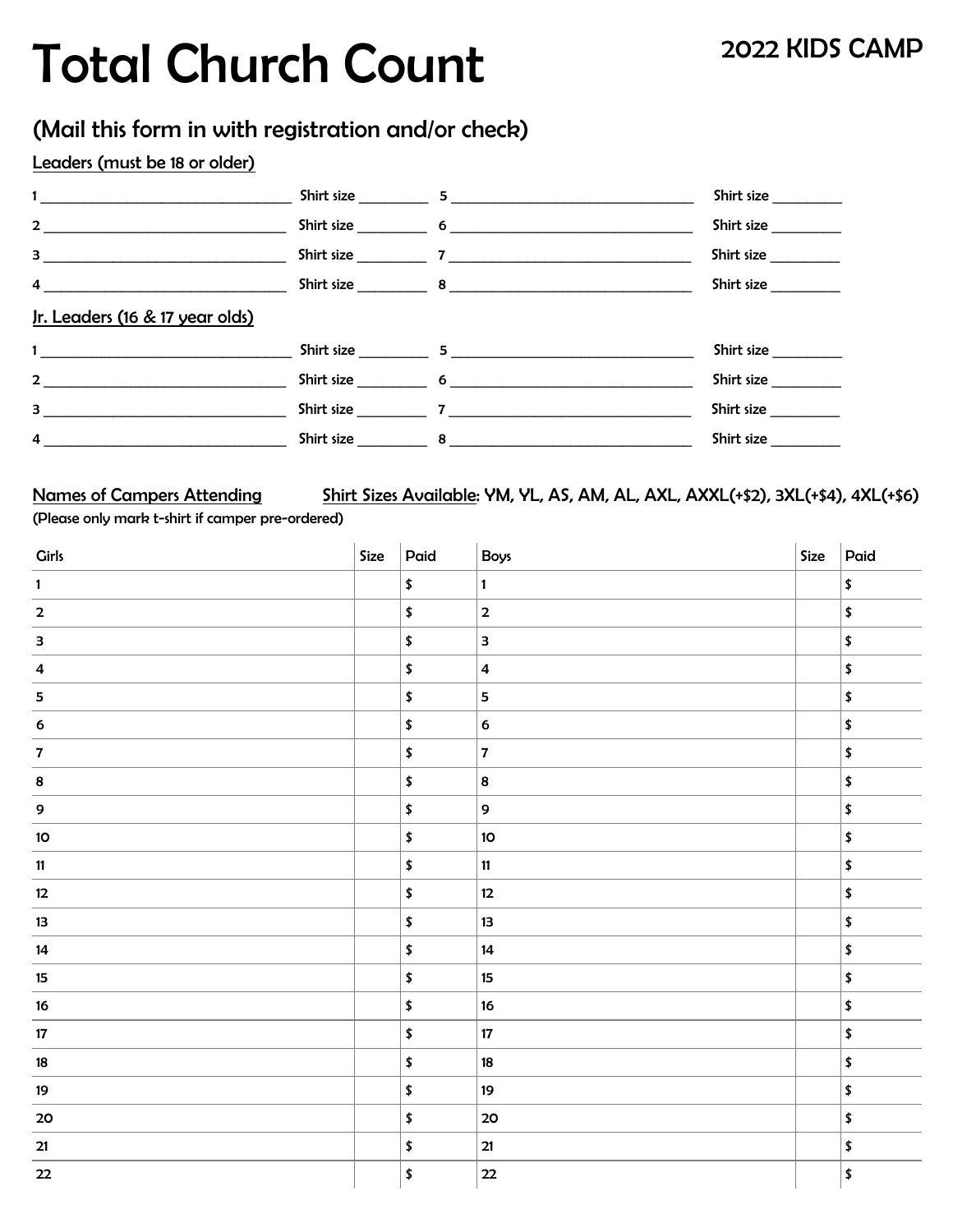# CAMPER APPLICATION 2022 KIDS CAMP

| STEP 1: CAMPER INFORMATION (please print clearly)                                                                                                                                                                                                                                                                                                                                                                                                                                                                                                                                                                    |                                                   |                      |                                         |                          |             |                                                                                                                                                                                                                                |
|----------------------------------------------------------------------------------------------------------------------------------------------------------------------------------------------------------------------------------------------------------------------------------------------------------------------------------------------------------------------------------------------------------------------------------------------------------------------------------------------------------------------------------------------------------------------------------------------------------------------|---------------------------------------------------|----------------------|-----------------------------------------|--------------------------|-------------|--------------------------------------------------------------------------------------------------------------------------------------------------------------------------------------------------------------------------------|
|                                                                                                                                                                                                                                                                                                                                                                                                                                                                                                                                                                                                                      |                                                   |                      |                                         |                          |             |                                                                                                                                                                                                                                |
|                                                                                                                                                                                                                                                                                                                                                                                                                                                                                                                                                                                                                      |                                                   |                      |                                         |                          |             |                                                                                                                                                                                                                                |
|                                                                                                                                                                                                                                                                                                                                                                                                                                                                                                                                                                                                                      |                                                   |                      |                                         |                          |             |                                                                                                                                                                                                                                |
|                                                                                                                                                                                                                                                                                                                                                                                                                                                                                                                                                                                                                      |                                                   |                      |                                         |                          |             |                                                                                                                                                                                                                                |
|                                                                                                                                                                                                                                                                                                                                                                                                                                                                                                                                                                                                                      |                                                   |                      |                                         |                          |             |                                                                                                                                                                                                                                |
| Relation to camper expected to the control of the control of the Phone #                                                                                                                                                                                                                                                                                                                                                                                                                                                                                                                                             |                                                   |                      |                                         |                          |             |                                                                                                                                                                                                                                |
| STEP 2: CHURCH INFORMATION                                                                                                                                                                                                                                                                                                                                                                                                                                                                                                                                                                                           |                                                   |                      |                                         |                          |             |                                                                                                                                                                                                                                |
|                                                                                                                                                                                                                                                                                                                                                                                                                                                                                                                                                                                                                      |                                                   |                      |                                         |                          |             | City Leader Leader City Contract City Contract City Contract Contract Contract Contract Contract Contract Contract Contract Contract Contract Contract Contract Contract Contract Contract Contract Contract Contract Contract |
| STEP 3: WEEK OF CAMP                                                                                                                                                                                                                                                                                                                                                                                                                                                                                                                                                                                                 |                                                   |                      |                                         |                          |             |                                                                                                                                                                                                                                |
| □Camp 1: July 10-13                                                                                                                                                                                                                                                                                                                                                                                                                                                                                                                                                                                                  |                                                   | □ Camp 2: July 13-16 |                                         |                          |             |                                                                                                                                                                                                                                |
|                                                                                                                                                                                                                                                                                                                                                                                                                                                                                                                                                                                                                      | Speaker: Josh Cunningham Speaker: Josh Cunningham |                      |                                         |                          |             |                                                                                                                                                                                                                                |
| STEP 4: PAYMENT                                                                                                                                                                                                                                                                                                                                                                                                                                                                                                                                                                                                      |                                                   |                      |                                         |                          |             | Shirt Sizes Available: YM, YL, AS, AM, AL, AXL, AXXL(+\$2), 3XL(+\$4), 4XL(+\$6)                                                                                                                                               |
| <b>REGISTRATION</b>                                                                                                                                                                                                                                                                                                                                                                                                                                                                                                                                                                                                  |                                                   |                      |                                         | <b>LATE REGISTRATION</b> |             |                                                                                                                                                                                                                                |
| (MUST BE RECEIVED IN THE KIDMIN OFFICE BY FRIDAY, JUNE 10)                                                                                                                                                                                                                                                                                                                                                                                                                                                                                                                                                           |                                                   |                      |                                         |                          |             | (RECEIVED IN THE KIDMIN OFFICE AFTER FRIDAY, JUNE 10)                                                                                                                                                                          |
| <b>COST</b>                                                                                                                                                                                                                                                                                                                                                                                                                                                                                                                                                                                                          | <u>_\$160</u>                                     |                      | <b>COST</b>                             |                          |             | <u>_\$180_</u>                                                                                                                                                                                                                 |
| T-SHIRT (optional)                                                                                                                                                                                                                                                                                                                                                                                                                                                                                                                                                                                                   |                                                   |                      | T-SHIRT (optional)                      |                          |             | $\_$ \$15 $\_$ SIZE $\_$                                                                                                                                                                                                       |
| <b>TOTAL FOR CAMP</b>                                                                                                                                                                                                                                                                                                                                                                                                                                                                                                                                                                                                |                                                   |                      | <b>TOTAL FOR CAMP</b>                   |                          |             |                                                                                                                                                                                                                                |
| AMOUNT ENCLOSED                                                                                                                                                                                                                                                                                                                                                                                                                                                                                                                                                                                                      |                                                   |                      | AMOUNT ENCLOSED                         |                          |             |                                                                                                                                                                                                                                |
| (MUST INCLUDE AT LEAST A \$100 DEPOSIT)                                                                                                                                                                                                                                                                                                                                                                                                                                                                                                                                                                              |                                                   |                      | (MUST INCLUDE AT LEAST A \$100 DEPOSIT) |                          |             |                                                                                                                                                                                                                                |
| *BALANCE DUE ON ARRIVAL*                                                                                                                                                                                                                                                                                                                                                                                                                                                                                                                                                                                             |                                                   |                      | *BALANCE DUE ON ARRIVAL*                |                          |             |                                                                                                                                                                                                                                |
| STEP 5: HEALTH CERTIFICATE (required)                                                                                                                                                                                                                                                                                                                                                                                                                                                                                                                                                                                |                                                   |                      |                                         |                          |             |                                                                                                                                                                                                                                |
|                                                                                                                                                                                                                                                                                                                                                                                                                                                                                                                                                                                                                      |                                                   |                      |                                         |                          |             |                                                                                                                                                                                                                                |
| Is there any information we should have regarding this camper? (i.e. handicaps, restrictions, etc.)                                                                                                                                                                                                                                                                                                                                                                                                                                                                                                                  |                                                   |                      |                                         |                          |             |                                                                                                                                                                                                                                |
| What communicable disease has this camper had? (Check all that apply)                                                                                                                                                                                                                                                                                                                                                                                                                                                                                                                                                |                                                   |                      |                                         |                          |             |                                                                                                                                                                                                                                |
| □Measles □ Polio □ Mumps □ Chicken Pox □ Scarlet Fever □ Whooping Cough                                                                                                                                                                                                                                                                                                                                                                                                                                                                                                                                              |                                                   |                      |                                         |                          |             |                                                                                                                                                                                                                                |
| When did this camper last receive a Tetanus Shot (give year): __________________                                                                                                                                                                                                                                                                                                                                                                                                                                                                                                                                     |                                                   |                      |                                         |                          |             |                                                                                                                                                                                                                                |
| Does the camper have any of the following conditions? (Check all that apply)                                                                                                                                                                                                                                                                                                                                                                                                                                                                                                                                         |                                                   |                      |                                         |                          |             |                                                                                                                                                                                                                                |
| □Heart Trouble □ Ear Trouble □ Kidney/Urinary Trouble □ Asthma □ Hernia □ Skin Trouble □ HIV/AIDS □ Lung Trouble □ Diabetes □ Seizures                                                                                                                                                                                                                                                                                                                                                                                                                                                                               |                                                   |                      |                                         |                          |             |                                                                                                                                                                                                                                |
| Allergies (Name allergies or medications camper is allergic to. Camper must bring own EpiPen if needed.)                                                                                                                                                                                                                                                                                                                                                                                                                                                                                                             |                                                   |                      |                                         |                          |             |                                                                                                                                                                                                                                |
| Name medication presently taking the state of the state of the state of the state of the state of the state of                                                                                                                                                                                                                                                                                                                                                                                                                                                                                                       |                                                   |                      |                                         |                          |             |                                                                                                                                                                                                                                |
| Please circle what this camper may receive:                                                                                                                                                                                                                                                                                                                                                                                                                                                                                                                                                                          |                                                   |                      |                                         |                          |             |                                                                                                                                                                                                                                |
| Advil<br>Ibuprofen<br>Tylenol<br>Benadryl                                                                                                                                                                                                                                                                                                                                                                                                                                                                                                                                                                            | <b>Claritin</b><br>Mylanta                        | Pepto-Bismol         | <b>Nasal Decongestant</b>               |                          | Cough Syrup | Tums<br>Pepcid                                                                                                                                                                                                                 |
| STEP 6: SIGNATURES (required)                                                                                                                                                                                                                                                                                                                                                                                                                                                                                                                                                                                        |                                                   |                      |                                         |                          |             |                                                                                                                                                                                                                                |
| I (parent/guardian) do herby state that I have legal custody of the child, a minor who resides with me. While this minor is a registered<br>camper at any Georgia Assemblies of God event, I hereby authorize any director, nurse, or any other responsible personnel of said camp<br>to consent to any x-ray, examination, anesthetic, medical or surgical treatment, and hospital care to be rendered to this minor under the<br>general or special supervision and on the advice of any physician or surgeon licensed in the State of Georgia, when such a medical or<br>surgical treatment is necessary. Initial |                                                   |                      |                                         |                          |             |                                                                                                                                                                                                                                |
| I consent to the taking of photographs and/or video of the minor and release Georgia Children's Ministries to use said photos/videos for<br>non-profit purposes including use in print, on the internet, and all other forms of media. Initial YES _______                                                                                                                                                                                                                                                                                                                                                           |                                                   |                      |                                         |                          |             | NO                                                                                                                                                                                                                             |
| I/we do hereby give permission for the camper referenced in the application to participate in all camp activities, including but not limited<br>to: field activities, swimming, water slides, zip line, and lake activities. Initial ________                                                                                                                                                                                                                                                                                                                                                                        |                                                   |                      |                                         |                          |             |                                                                                                                                                                                                                                |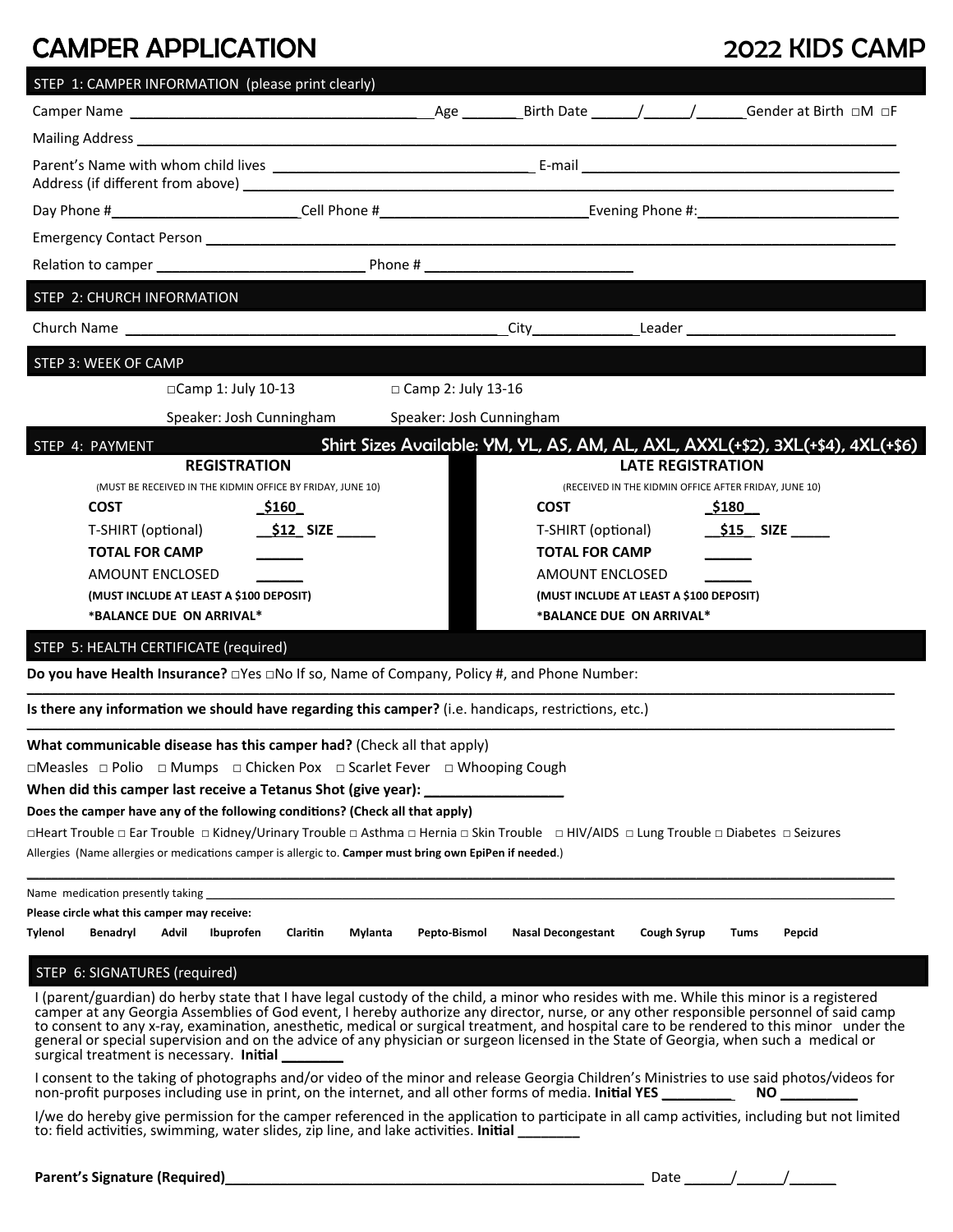# CAMPER APPLICATION 2022 KIDS CAMP

| STEP 1: CAMPER INFORMATION (please print clearly)                                                                                                                                                                                                                                                                                                                                                                                                                                                                                                                                                                    |                         |                                         |                          |                    |                                                                                  |
|----------------------------------------------------------------------------------------------------------------------------------------------------------------------------------------------------------------------------------------------------------------------------------------------------------------------------------------------------------------------------------------------------------------------------------------------------------------------------------------------------------------------------------------------------------------------------------------------------------------------|-------------------------|-----------------------------------------|--------------------------|--------------------|----------------------------------------------------------------------------------|
|                                                                                                                                                                                                                                                                                                                                                                                                                                                                                                                                                                                                                      |                         |                                         |                          |                    |                                                                                  |
|                                                                                                                                                                                                                                                                                                                                                                                                                                                                                                                                                                                                                      |                         |                                         |                          |                    |                                                                                  |
|                                                                                                                                                                                                                                                                                                                                                                                                                                                                                                                                                                                                                      |                         |                                         |                          |                    |                                                                                  |
|                                                                                                                                                                                                                                                                                                                                                                                                                                                                                                                                                                                                                      |                         |                                         |                          |                    |                                                                                  |
|                                                                                                                                                                                                                                                                                                                                                                                                                                                                                                                                                                                                                      |                         |                                         |                          |                    |                                                                                  |
| Relation to camper 100 million and the contract of Phone # 100 million and the contract of Phone # 100 million                                                                                                                                                                                                                                                                                                                                                                                                                                                                                                       |                         |                                         |                          |                    |                                                                                  |
| STEP 2: CHURCH INFORMATION                                                                                                                                                                                                                                                                                                                                                                                                                                                                                                                                                                                           |                         |                                         |                          |                    |                                                                                  |
| Church Name <b>Church Name</b>                                                                                                                                                                                                                                                                                                                                                                                                                                                                                                                                                                                       |                         |                                         |                          |                    | City Leader Leader Leader                                                        |
| STEP 3: WEEK OF CAMP                                                                                                                                                                                                                                                                                                                                                                                                                                                                                                                                                                                                 |                         |                                         |                          |                    |                                                                                  |
| $\Box$ Camp 3: July 18-22                                                                                                                                                                                                                                                                                                                                                                                                                                                                                                                                                                                            |                         |                                         |                          |                    |                                                                                  |
| Speaker: Tim Jones                                                                                                                                                                                                                                                                                                                                                                                                                                                                                                                                                                                                   |                         |                                         |                          |                    |                                                                                  |
| STEP 4: PAYMENT                                                                                                                                                                                                                                                                                                                                                                                                                                                                                                                                                                                                      |                         |                                         |                          |                    | Shirt Sizes Available: YM, YL, AS, AM, AL, AXL, AXXL(+\$2), 3XL(+\$4), 4XL(+\$6) |
| <b>REGISTRATION</b>                                                                                                                                                                                                                                                                                                                                                                                                                                                                                                                                                                                                  |                         |                                         | <b>LATE REGISTRATION</b> |                    |                                                                                  |
| (MUST BE RECEIVED IN THE KIDMIN OFFICE BY FRIDAY, JUNE 10)                                                                                                                                                                                                                                                                                                                                                                                                                                                                                                                                                           |                         |                                         |                          |                    | (RECEIVED IN THE KIDMIN OFFICE AFTER FRIDAY, JUNE 10)                            |
| <b>COST</b><br>_\$200_                                                                                                                                                                                                                                                                                                                                                                                                                                                                                                                                                                                               |                         | <b>COST</b>                             |                          |                    | \$220__                                                                          |
| T-SHIRT (optional)                                                                                                                                                                                                                                                                                                                                                                                                                                                                                                                                                                                                   |                         | T-SHIRT (optional)                      |                          |                    | $$15$ SIZE                                                                       |
| <b>TOTAL FOR CAMP</b>                                                                                                                                                                                                                                                                                                                                                                                                                                                                                                                                                                                                |                         | TOTAL FOR CAMP                          |                          |                    |                                                                                  |
| AMOUNT ENCLOSED                                                                                                                                                                                                                                                                                                                                                                                                                                                                                                                                                                                                      |                         | AMOUNT ENCLOSED                         |                          |                    |                                                                                  |
| (MUST INCLUDE AT LEAST A \$100 DEPOSIT)                                                                                                                                                                                                                                                                                                                                                                                                                                                                                                                                                                              |                         | (MUST INCLUDE AT LEAST A \$100 DEPOSIT) |                          |                    |                                                                                  |
| *BALANCE DUE ON ARRIVAL*                                                                                                                                                                                                                                                                                                                                                                                                                                                                                                                                                                                             |                         | *BALANCE DUE ON ARRIVAL*                |                          |                    |                                                                                  |
| STEP 5: HEALTH CERTIFICATE (required)                                                                                                                                                                                                                                                                                                                                                                                                                                                                                                                                                                                |                         |                                         |                          |                    |                                                                                  |
|                                                                                                                                                                                                                                                                                                                                                                                                                                                                                                                                                                                                                      |                         |                                         |                          |                    |                                                                                  |
| Is there any information we should have regarding this camper? (i.e. handicaps, restrictions, etc.)                                                                                                                                                                                                                                                                                                                                                                                                                                                                                                                  |                         |                                         |                          |                    |                                                                                  |
| What communicable disease has this camper had? (Check all that apply)                                                                                                                                                                                                                                                                                                                                                                                                                                                                                                                                                |                         |                                         |                          |                    |                                                                                  |
| □Measles □ Polio □ Mumps □ Chicken Pox □ Scarlet Fever □ Whooping Cough                                                                                                                                                                                                                                                                                                                                                                                                                                                                                                                                              |                         |                                         |                          |                    |                                                                                  |
| When did this camper last receive a Tetanus Shot (give year):                                                                                                                                                                                                                                                                                                                                                                                                                                                                                                                                                        |                         |                                         |                          |                    |                                                                                  |
| Does the camper have any of the following conditions? (Check all that apply)                                                                                                                                                                                                                                                                                                                                                                                                                                                                                                                                         |                         |                                         |                          |                    |                                                                                  |
| □Heart Trouble □ Ear Trouble □ Kidney/Urinary Trouble □ Asthma □ Hernia □ Skin Trouble □ HIV/AIDS □ Lung Trouble □ Diabetes □ Seizures                                                                                                                                                                                                                                                                                                                                                                                                                                                                               |                         |                                         |                          |                    |                                                                                  |
| Allergies (Name allergies or medications camper is allergic to. Camper must bring own EpiPen if needed.)                                                                                                                                                                                                                                                                                                                                                                                                                                                                                                             |                         |                                         |                          |                    |                                                                                  |
|                                                                                                                                                                                                                                                                                                                                                                                                                                                                                                                                                                                                                      |                         |                                         |                          |                    |                                                                                  |
| Please circle what this camper may receive:                                                                                                                                                                                                                                                                                                                                                                                                                                                                                                                                                                          |                         |                                         |                          |                    |                                                                                  |
| Advil<br>Ibuprofen<br>Claritin<br>Tylenol<br>Benadryl                                                                                                                                                                                                                                                                                                                                                                                                                                                                                                                                                                | Pepto-Bismol<br>Mylanta | <b>Nasal Decongestant</b>               |                          | <b>Cough Syrup</b> | Tums<br>Pepcid                                                                   |
| STEP 6: SIGNATURES (required)                                                                                                                                                                                                                                                                                                                                                                                                                                                                                                                                                                                        |                         |                                         |                          |                    |                                                                                  |
| I (parent/guardian) do herby state that I have legal custody of the child, a minor who resides with me. While this minor is a registered<br>camper at any Georgia Assemblies of God event, I hereby authorize any director, nurse, or any other responsible personnel of said camp<br>to consent to any x-ray, examination, anesthetic, medical or surgical treatment, and hospital care to be rendered to this minor under the<br>general or special supervision and on the advice of any physician or surgeon licensed in the State of Georgia, when such a medical or<br>surgical treatment is necessary. Initial |                         |                                         |                          |                    |                                                                                  |
| I consent to the taking of photographs and/or video of the minor and release Georgia Children's Ministries to use said photos/videos for<br>non-profit purposes including use in print, on the internet, and all other forms of media. Initial YES                                                                                                                                                                                                                                                                                                                                                                   |                         |                                         |                          |                    | NO                                                                               |
| I/we do hereby give permission for the camper referenced in the application to participate in all camp activities, including but not limited<br>to: field activities, swimming, water slides, zip line, and lake activities. Initial ________                                                                                                                                                                                                                                                                                                                                                                        |                         |                                         |                          |                    |                                                                                  |

| Date |  |  |  |
|------|--|--|--|
|------|--|--|--|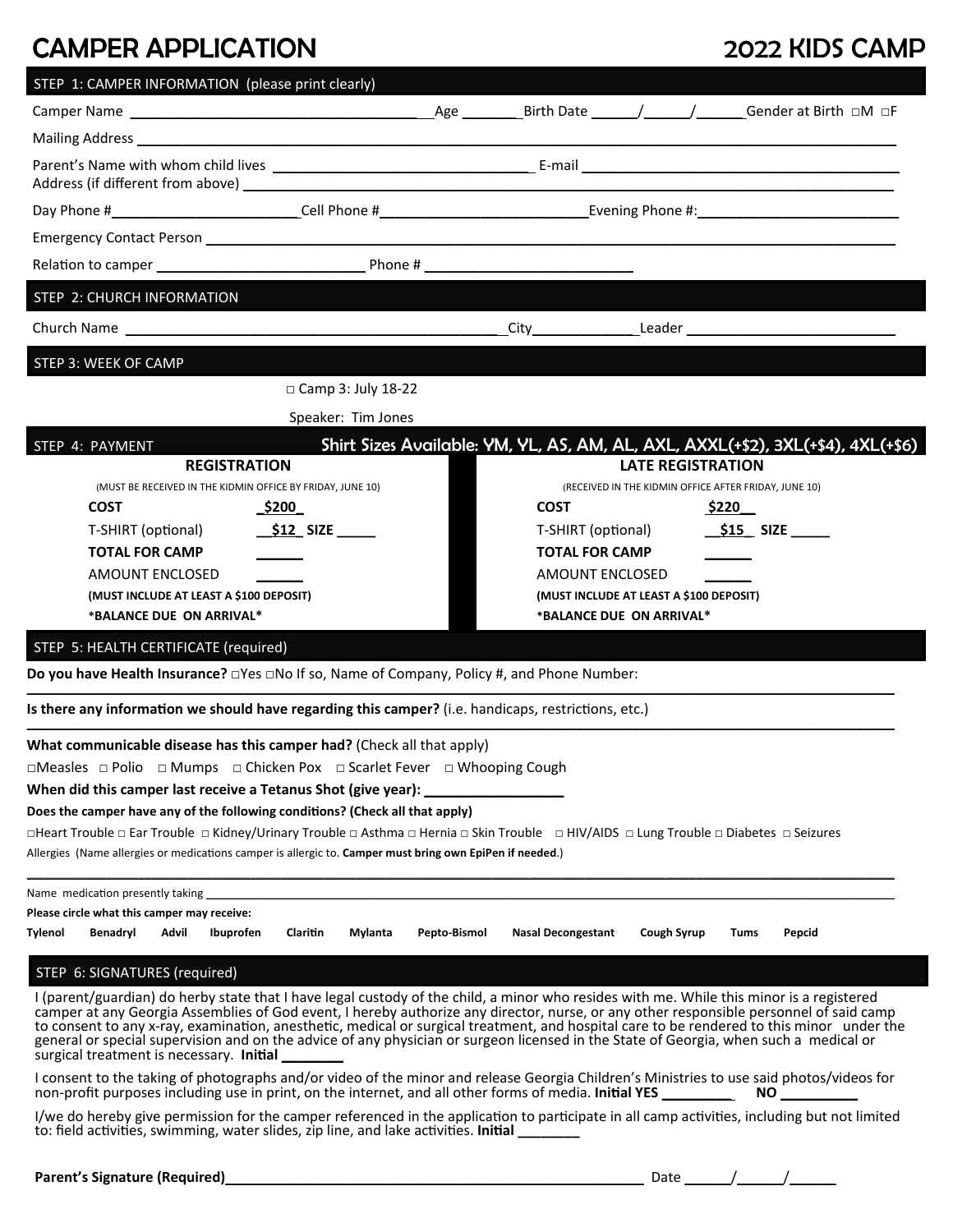# JR LEADER APPLICATION (must be 16 & 17 years old) 2022 KIDS CAMP

| STEP 1: JR WORKER INFORMATION (please print clearly)                                                                                                                                                                                                                                                                                                                                                                                                                                                                                                                                                                      |                                      |
|---------------------------------------------------------------------------------------------------------------------------------------------------------------------------------------------------------------------------------------------------------------------------------------------------------------------------------------------------------------------------------------------------------------------------------------------------------------------------------------------------------------------------------------------------------------------------------------------------------------------------|--------------------------------------|
|                                                                                                                                                                                                                                                                                                                                                                                                                                                                                                                                                                                                                           |                                      |
|                                                                                                                                                                                                                                                                                                                                                                                                                                                                                                                                                                                                                           |                                      |
|                                                                                                                                                                                                                                                                                                                                                                                                                                                                                                                                                                                                                           |                                      |
|                                                                                                                                                                                                                                                                                                                                                                                                                                                                                                                                                                                                                           |                                      |
| Emergency Contact Person Contact Number of Contact Contact Contact Contact Contact Contact Person Contact Person                                                                                                                                                                                                                                                                                                                                                                                                                                                                                                          |                                      |
|                                                                                                                                                                                                                                                                                                                                                                                                                                                                                                                                                                                                                           |                                      |
| STEP 2: CHURCH INFORMATION                                                                                                                                                                                                                                                                                                                                                                                                                                                                                                                                                                                                |                                      |
|                                                                                                                                                                                                                                                                                                                                                                                                                                                                                                                                                                                                                           |                                      |
| STEP 3: WEEK OF CAMP                                                                                                                                                                                                                                                                                                                                                                                                                                                                                                                                                                                                      |                                      |
| □Camp 1: July 10-13<br>□ Camp 2: July 13-16                                                                                                                                                                                                                                                                                                                                                                                                                                                                                                                                                                               | $\Box$ Camp 3: July 18-22            |
| Speaker: Josh Cunningham<br>Speaker: Josh Cunningham                                                                                                                                                                                                                                                                                                                                                                                                                                                                                                                                                                      | Speaker: Tim Jones                   |
| Shirt Sizes Available: YM, YL, AS, AM, AL, AXL, AXXL(+\$2), 3XL(+\$4), 4XL(+\$6)<br>STEP 4: PAYMENT (MUST BE RECEIVED BY FRIDAY, JUNE 10)                                                                                                                                                                                                                                                                                                                                                                                                                                                                                 |                                      |
| Camps 1 & 2 COST_\$100__ T-SHIRT (optional) _\$12_SIZE ______ TOTAL FOR CAMP                                                                                                                                                                                                                                                                                                                                                                                                                                                                                                                                              | <b>AMOUNT ENCLOSED</b>               |
| COST \$135 T-SHIRT (optional) \$12 SIZE ____ TOTAL FOR CAMP<br>Camp 3                                                                                                                                                                                                                                                                                                                                                                                                                                                                                                                                                     | <b>AMOUNT ENCLOSED</b>               |
| STEP 5: HEALTH CERTIFICATE (required)                                                                                                                                                                                                                                                                                                                                                                                                                                                                                                                                                                                     |                                      |
|                                                                                                                                                                                                                                                                                                                                                                                                                                                                                                                                                                                                                           |                                      |
| Is there any information we should have regarding this JR Worker? (i.e. handicaps, restrictions, etc.)                                                                                                                                                                                                                                                                                                                                                                                                                                                                                                                    |                                      |
| What communicable disease has this JR Worker had? (Check all that apply)                                                                                                                                                                                                                                                                                                                                                                                                                                                                                                                                                  |                                      |
| □Measles □ Polio □ Mumps □ Chicken Pox □ Scarlet Fever □ Whooping Cough                                                                                                                                                                                                                                                                                                                                                                                                                                                                                                                                                   |                                      |
| When did this JR Worker last receive a Tetanus Shot (give year): _______________                                                                                                                                                                                                                                                                                                                                                                                                                                                                                                                                          |                                      |
| Does the JR Worker have any of the following conditions? (Check all that apply)                                                                                                                                                                                                                                                                                                                                                                                                                                                                                                                                           |                                      |
| □Heart Trouble □ Ear Trouble □ Kidney/Urinary Trouble □ Asthma □ Hernia □ Skin Trouble □ HIV/AIDS □ Lung Trouble □ Diabetes □ Seizures                                                                                                                                                                                                                                                                                                                                                                                                                                                                                    |                                      |
| Allergies (Name allergies or medications JR Worker is allergic to. JR Worker must bring own EpiPen if needed.)                                                                                                                                                                                                                                                                                                                                                                                                                                                                                                            |                                      |
| Name medication presently taking                                                                                                                                                                                                                                                                                                                                                                                                                                                                                                                                                                                          |                                      |
| Please circle what this JR Worker may receive:                                                                                                                                                                                                                                                                                                                                                                                                                                                                                                                                                                            |                                      |
| Benadryl<br>Advil<br>Claritin<br>Mylanta<br>Pepto-Bismol<br><b>Nasal Decongestant</b><br><b>Tylenol</b><br>Ibuprofen                                                                                                                                                                                                                                                                                                                                                                                                                                                                                                      | <b>Cough Syrup</b><br>Pepcid<br>Tums |
| STEP 6: PARENT SIGNATURE (required)                                                                                                                                                                                                                                                                                                                                                                                                                                                                                                                                                                                       |                                      |
| I (parent/guardian) do herby state that I have legal custody of the student, a minor who resides with me. While this minor is a registered<br>JR Worker at any Georgia Assemblies of God event, I hereby authorize any director, nurse, or any other responsible personnel of said<br>camp to consent to any x-ray, examination, anesthetic, medical or surgical treatment, and hospital care to be rendered to this minor<br>under the general or special supervision and on the advice of any physician or surgeon licensed in the State of Georgia, when such a<br>medical or surgical treatment is necessary. Initial |                                      |
| I consent to the taking of photographs and/or video of the minor and release Georgia Children's Ministries to use said photos/videos for                                                                                                                                                                                                                                                                                                                                                                                                                                                                                  |                                      |
| I/we do hereby give permission for the JR Worker referenced in the application to participate in all camp activities, including but not lim-<br>ited to: field activities, swimming, water slides, zip line, and lake activities.                                                                                                                                                                                                                                                                                                                                                                                         |                                      |
| Parent's Signature (Required)<br>2014 - Carl Barnett's Signature (Required)                                                                                                                                                                                                                                                                                                                                                                                                                                                                                                                                               |                                      |
|                                                                                                                                                                                                                                                                                                                                                                                                                                                                                                                                                                                                                           |                                      |
| STEP 7: PASTOR SIGNATURE (required)                                                                                                                                                                                                                                                                                                                                                                                                                                                                                                                                                                                       |                                      |
| The undersigned church authorizes that the above-named participant is capable to work with minors at the GEORGIA DISTRICT COUNCIL ASSEMBLIES OF<br>GOD, INC. Timber Lake Retreat Center. The undersigned church further warrants they are aware of no information that would suggest above-named<br>participant to pose a risk of harm to minors.                                                                                                                                                                                                                                                                         |                                      |
| <b>Pastor's Signature (Required)</b>                                                                                                                                                                                                                                                                                                                                                                                                                                                                                                                                                                                      | Date                                 |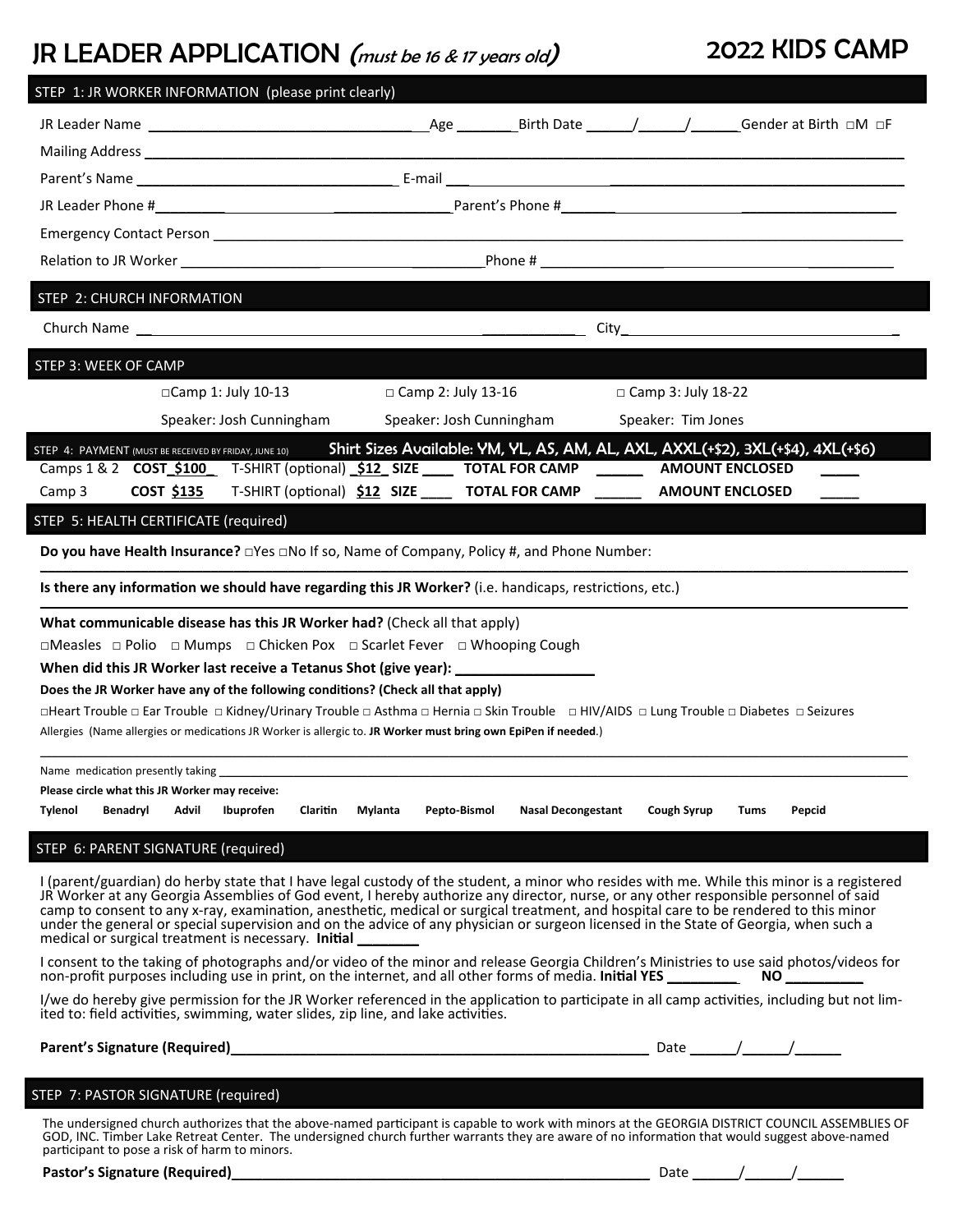## ADULT REGISTRATION 2022 KIDS CAMP

# STEP 1: ADULT INFORMATION (please print clearly) Name Birth Date / / Gender at Birth □M □F Mailing Address \_\_\_\_\_\_\_\_\_\_\_\_\_\_\_\_\_\_\_\_\_\_\_\_\_\_\_\_\_\_\_\_\_\_\_\_\_\_\_\_\_\_\_\_\_\_\_\_\_\_\_\_\_\_\_\_\_\_\_\_\_\_\_\_\_\_\_\_\_\_\_\_\_\_\_\_\_\_\_\_\_\_\_\_\_\_\_\_\_\_\_\_ City/ST/Zip Code \_\_\_\_\_\_\_\_\_\_\_\_\_\_\_\_\_\_\_\_\_\_\_\_\_\_\_\_\_\_\_\_\_\_\_\_\_\_\_\_\_\_\_\_\_\_\_\_\_\_\_\_\_\_\_\_\_\_\_\_\_\_\_\_\_\_\_\_\_\_\_\_\_\_\_\_\_\_\_\_\_\_\_\_\_\_\_\_\_\_\_\_  $E$ -mail  $\Box$ Cell # Home Phone # \_\_\_\_\_\_\_\_\_\_\_\_\_\_\_\_\_\_\_\_\_\_\_\_\_\_\_\_\_\_\_\_\_\_\_\_\_\_\_\_\_\_\_\_\_\_\_\_ Emergency Contact Person \_\_\_\_\_\_\_\_\_\_\_\_\_\_\_\_\_\_\_\_\_\_\_\_\_\_\_\_\_\_\_\_\_\_\_\_\_\_\_\_\_\_\_\_\_\_\_\_\_\_\_\_\_\_\_\_\_\_\_\_\_\_\_\_\_\_\_\_\_\_\_\_\_\_\_\_\_\_\_\_\_\_\_ RelaƟon to applicant \_\_\_\_\_\_\_\_\_\_\_\_\_\_\_\_\_\_\_\_\_\_\_\_\_\_\_\_\_\_\_\_\_\_\_\_\_\_\_\_\_\_\_\_\_\_ Cell # \_\_\_\_\_\_\_\_\_\_\_\_\_\_\_\_\_\_\_\_\_\_\_\_\_\_\_\_\_\_\_\_\_\_\_\_\_\_\_\_\_\_\_\_\_\_\_\_\_\_\_\_\_\_\_\_\_\_\_

| STEP 2: CHURCH INFORMATION |  |
|----------------------------|--|
| Church Name                |  |
| <b>City</b>                |  |

| <b>STEP 3: PAYMENT</b>                              |                                                                                         |           |                                                      |     |            |                                                                                                 |                                                  |               |  |
|-----------------------------------------------------|-----------------------------------------------------------------------------------------|-----------|------------------------------------------------------|-----|------------|-------------------------------------------------------------------------------------------------|--------------------------------------------------|---------------|--|
| CAMP 1 OR 2<br><b>CAMP3</b><br>STEP 4: Shirt Sizes: | TOTAL COST \$100<br><b>TOTAL COST \$135</b><br>- Shirt Sizes Available: YM. YL. AS. AM. |           | <b>T-SHIRT COST \$12</b><br><b>T-SHIRT COST \$12</b> |     |            | TOTAL<br><b>TOTAL</b>                                                                           | <b>AMOUNT ENCLOSED</b><br><b>AMOUNT ENCLOSED</b> |               |  |
|                                                     |                                                                                         |           |                                                      |     |            |                                                                                                 |                                                  |               |  |
| <b>CIRCLE T-SHIRT SIZE</b>                          |                                                                                         | <b>AS</b> | <b>AM</b>                                            | AL. | <b>AXL</b> | AXXL (Add \$2)                                                                                  | 3XL (Add \$4)                                    | 4XL (Add \$6) |  |
|                                                     | STEP 5: ADULT VERIFICATION FORM                                                         |           |                                                      |     |            |                                                                                                 |                                                  |               |  |
|                                                     |                                                                                         |           |                                                      |     |            | Have completed the Adult Verification Form with Pastor's Signature and sent to District Office. | <b>Yes</b>                                       | No l          |  |

#### STEP 6: SIGNATURE (required)

I certified that all the information above is correct and there is no reason I should not be able to participate in Project GO. And that I have filled out completely the Adult Verification with Pastors signature of approval.

| Signature (Required) |
|----------------------|
|                      |

| --<br>Signature (Required) | Jc.<br>. |  |
|----------------------------|----------|--|
|                            |          |  |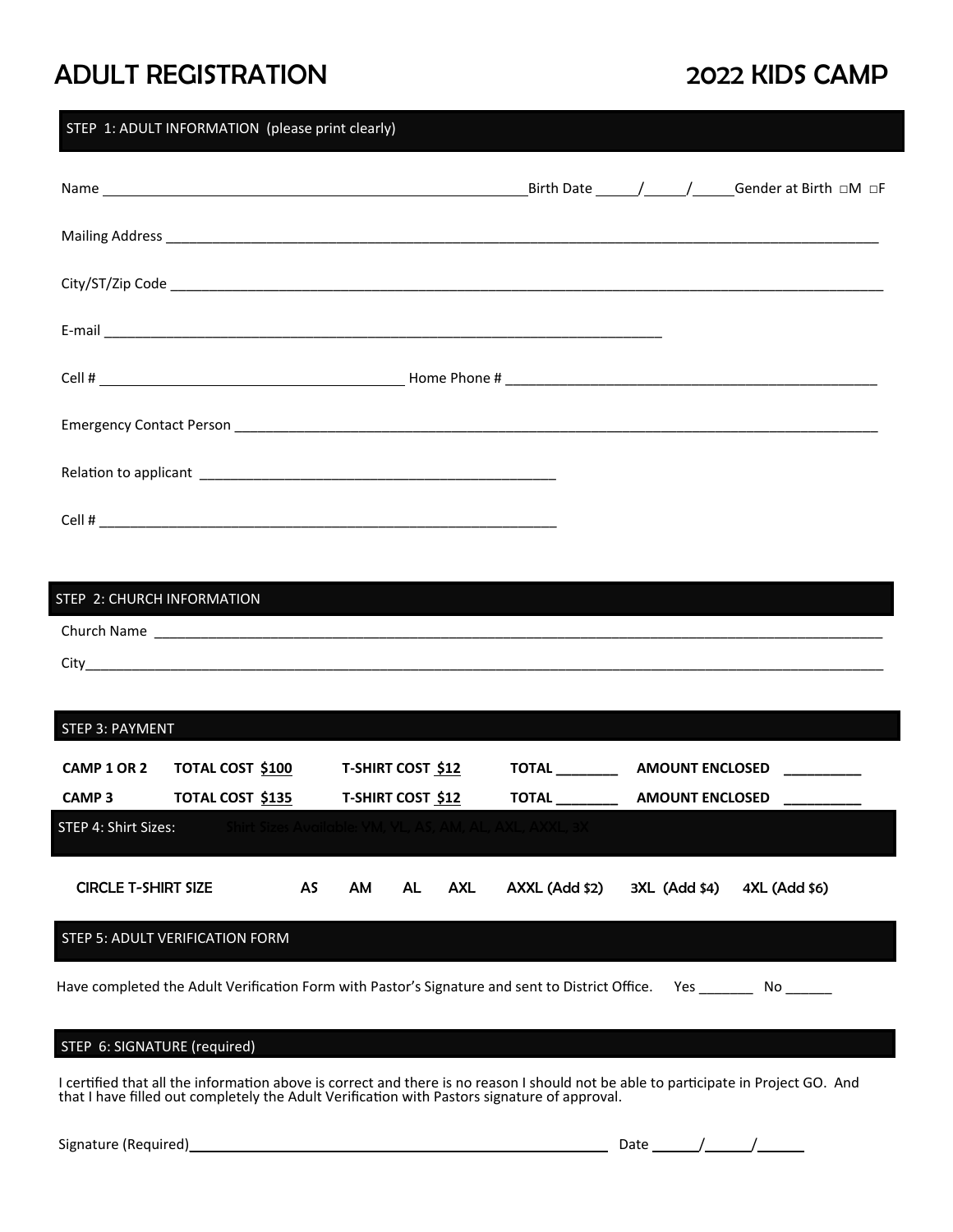#### **ADULT VERIFICATION TO SERVE WITH MINORS APPLICATION**

This application is to be completed by all applicants for any event involving the supervision or custody of minors. This form *MUST* be approved and signed by the Lead Pastor or a Board Member. After completion, please email to our administrative assistant, Janna Graham, at [janna@gadistag.or](mailto:janna@gadistag.or) or mail form to Georgia Assemblies of God, GA District KidMin/PO Box 28470/Macon, GA 31221.

#### **YOU ARE REQUIRED TO FILL OUT ONLY ONE PER CALENDAR YEAR FOR ALL DISTRICT EVENTS.**

| <b>PERSONAL</b>                                                                                                                                                                                                                                                                                                                                                                                                                                                                                                                                                                                         |  |  |  |
|---------------------------------------------------------------------------------------------------------------------------------------------------------------------------------------------------------------------------------------------------------------------------------------------------------------------------------------------------------------------------------------------------------------------------------------------------------------------------------------------------------------------------------------------------------------------------------------------------------|--|--|--|
|                                                                                                                                                                                                                                                                                                                                                                                                                                                                                                                                                                                                         |  |  |  |
|                                                                                                                                                                                                                                                                                                                                                                                                                                                                                                                                                                                                         |  |  |  |
|                                                                                                                                                                                                                                                                                                                                                                                                                                                                                                                                                                                                         |  |  |  |
|                                                                                                                                                                                                                                                                                                                                                                                                                                                                                                                                                                                                         |  |  |  |
|                                                                                                                                                                                                                                                                                                                                                                                                                                                                                                                                                                                                         |  |  |  |
|                                                                                                                                                                                                                                                                                                                                                                                                                                                                                                                                                                                                         |  |  |  |
|                                                                                                                                                                                                                                                                                                                                                                                                                                                                                                                                                                                                         |  |  |  |
| YES _____ NO _____ 1. Do you currently use tobacco, alcohol, nicotine products, or any illegal drugs? If yes, explain on back.<br>YES ____ NO ____ 2. Have you ever been charged or convicted of a crime, excluding traffic violations? If yes, explain on back.<br>YES _____ NO ______ 3. Have you been charged or convicted of physical or sexual crimes such as but not limited to abuse, assault, molestation,<br>harassment, etc.? If yes, explain on back.                                                                                                                                        |  |  |  |
| <b>MEDICAL</b>                                                                                                                                                                                                                                                                                                                                                                                                                                                                                                                                                                                          |  |  |  |
|                                                                                                                                                                                                                                                                                                                                                                                                                                                                                                                                                                                                         |  |  |  |
| I hereby authorize and request any medical doctor, medical clinic or hospital emergency room physician to administer such treatment, including any procedure, as<br>their judgement deems necessary. I fully understand that the CAMP INSURANCE IS SECONDARY COVERAGE and covers accidents only with a limited benefit per<br>incident and I will need to file on my insurance first. I accept full responsibility for any charges related to causes other than accidents or charges beyond the maximum<br>amount of the camp insurance. Initials _____________                                         |  |  |  |
| <b>Applicant's Commitment and Authorization:</b><br>I pledge myself to serve in cooperative ministry with the directors of the Georgia District Assemblies of God. I will maintain a personal discipline and a spirit that<br>exemplifies Christ. I will put the physical, mental, and spiritual welfare for the campers as priority. Initials<br>I authorize the reference listed below to give you all pertinent information they may have, personal or otherwise, and release all parties from liability for any damage<br>that may result from furnishing this information. Initials ______________ |  |  |  |
|                                                                                                                                                                                                                                                                                                                                                                                                                                                                                                                                                                                                         |  |  |  |
| <b>UNDERSIGNED CHURCH AUTHORIZATION:</b>                                                                                                                                                                                                                                                                                                                                                                                                                                                                                                                                                                |  |  |  |
| The undersigned church authorizes that the above-named participant is capable to work with minors at the GEORGIA DISTRICT COUNCIL<br>ASSEMBLIES OF GOD, INC. Timber Lake Retreat Center. Further states, the undersigned church has done a background check, including a<br>National Criminal Search and a National Sex Offender Search on above-named participant. The undersigned church further warrants they are<br>aware of no information that would suggest above-named participant to pose a risk of harm to minors.                                                                            |  |  |  |
|                                                                                                                                                                                                                                                                                                                                                                                                                                                                                                                                                                                                         |  |  |  |

**Signature** \_\_\_\_\_\_\_\_\_\_\_\_\_\_\_\_\_\_\_\_\_\_\_\_\_\_\_\_\_\_\_\_\_\_\_\_\_\_\_\_\_\_\_\_\_\_\_\_\_\_\_\_\_\_\_\_\_\_\_\_ **Date** \_\_\_\_\_\_\_\_\_\_\_\_\_\_\_\_\_\_\_\_\_\_\_\_\_\_\_\_\_\_\_\_\_\_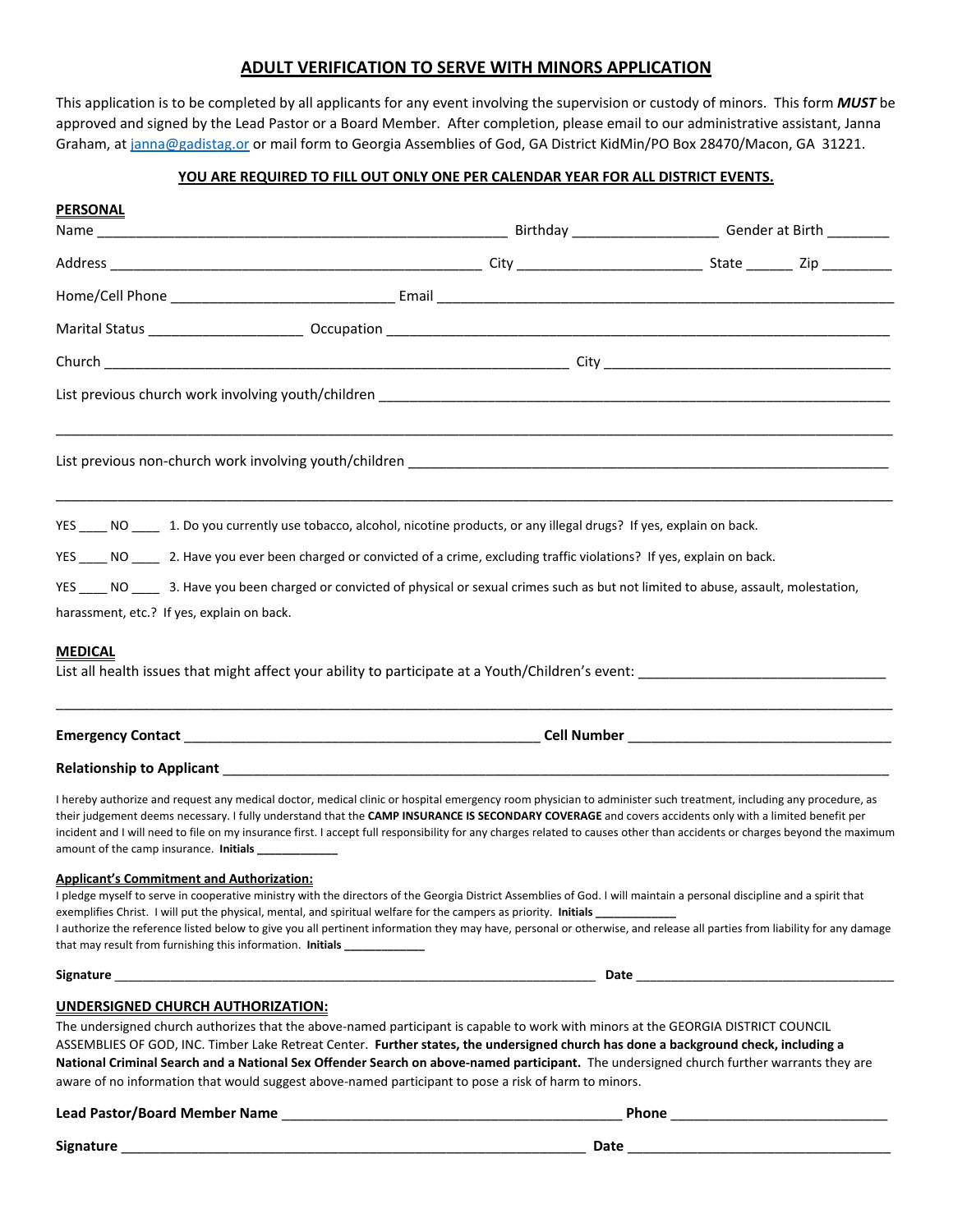# BGMC Church Giving

Turn in this form at registration with church check.

Church Name & City : \_\_\_\_\_\_\_\_\_\_\_\_\_\_\_\_\_\_\_\_\_\_ Camp Dates: \_\_\_\_\_\_\_\_\_\_\_

| Total Amount Given: _____________ |             |                         |        |                     |
|-----------------------------------|-------------|-------------------------|--------|---------------------|
| <b>Girls</b>                      | Amount Boys |                         | Amount |                     |
| $\mathbf{1}$                      |             | $\vert$ 1               |        | $\pmb{\mathsf{\$}}$ |
| $\mathbf 2$                       |             | $\overline{\mathbf{2}}$ |        | $\pmb{\mathsf{\$}}$ |
| $\overline{\mathbf{3}}$           |             | $\overline{\mathbf{3}}$ |        | $\pmb{\mathsf{\$}}$ |
| $\overline{\mathbf{4}}$           |             | $\overline{\mathbf{4}}$ |        | $\pmb{\mathsf{\$}}$ |
| $\overline{\mathbf{5}}$           |             | $\overline{\mathbf{5}}$ |        | $\pmb{\mathsf{s}}$  |
| $\boldsymbol{6}$                  |             | $\bf 6$                 |        | $\pmb{\mathsf{\$}}$ |
| $\overline{7}$                    |             | $\overline{7}$          |        | $\pmb{\mathsf{\$}}$ |
| $\bf 8$                           |             | $\overline{\mathbf{8}}$ |        | $\pmb{\mathsf{\$}}$ |
| $\boldsymbol{9}$                  |             | 9                       |        | $\pmb{\mathsf{\$}}$ |
| $10\,$                            |             | 10 <sub>o</sub>         |        | $\pmb{\mathsf{s}}$  |
| $11$                              |             | $\mathbf{11}$           |        | $\pmb{\mathsf{\$}}$ |
| 12                                |             | $12 \,$                 |        | $\pmb{\mathsf{\$}}$ |
| 13                                |             | 13                      |        | $\pmb{\mathsf{\$}}$ |
| 14                                |             | ${\bf 14}$              |        | $\pmb{\mathsf{\$}}$ |
| $15\,$                            |             | $15\phantom{.0}$        |        | $\pmb{\mathsf{\$}}$ |
| $16\,$                            |             | 16                      |        | $\pmb{\mathsf{\$}}$ |
| $17\,$                            |             | $17\,$                  |        | $\pmb{\mathsf{\$}}$ |
| $18\,$                            |             | 18                      |        | $\pmb{\mathsf{\$}}$ |
| 19                                |             | 19                      |        | $\pmb{\mathsf{\$}}$ |
| 20                                |             | 20                      |        | $\pmb{\mathsf{\$}}$ |
| $21$                              |             | $21$                    |        | $\pmb{\mathsf{\$}}$ |
| $22\,$                            |             | $22\,$                  |        | $\pmb{\mathsf{\$}}$ |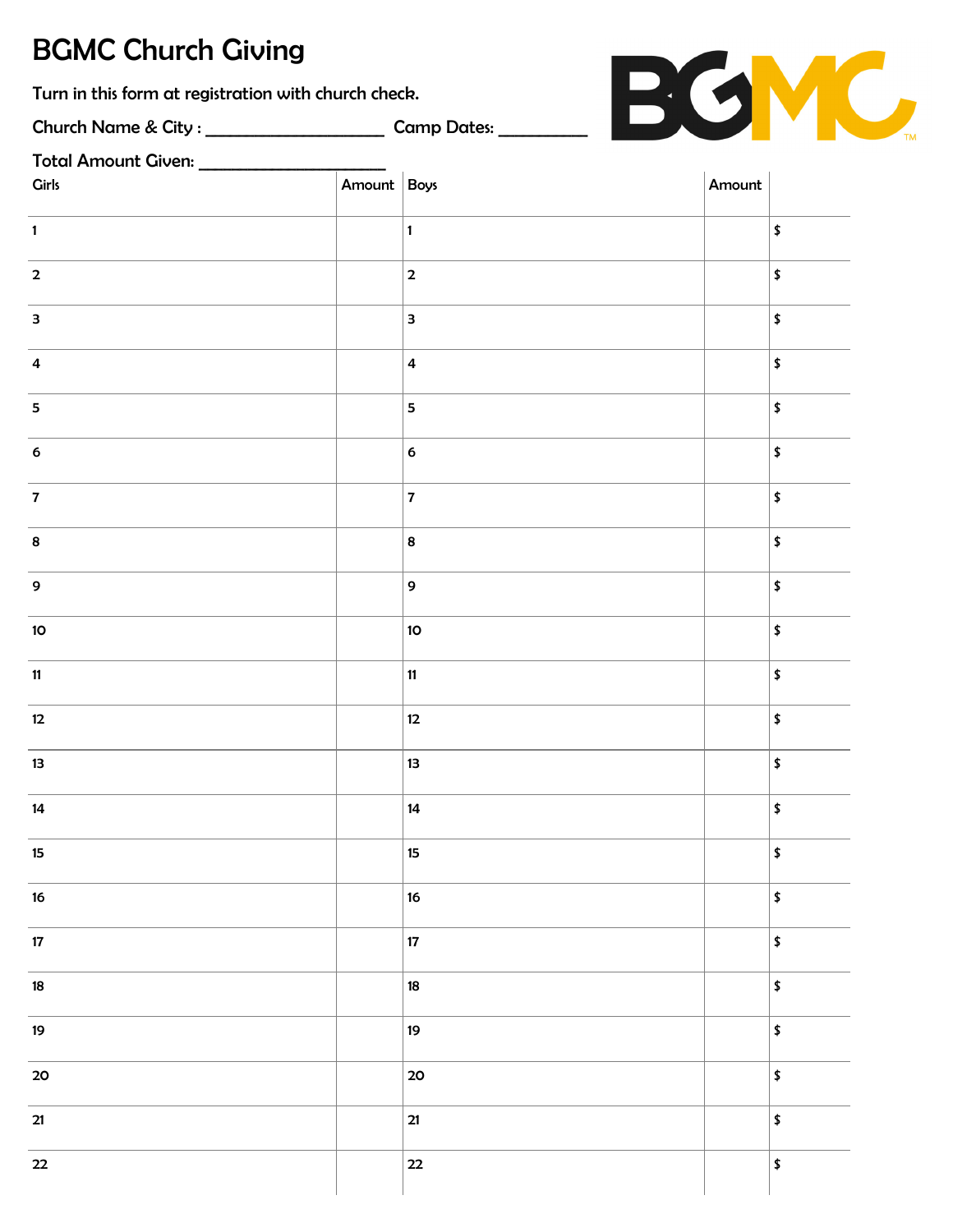### Kids Camp 2022 Tentative Schedule July 10-13 & July 13-16

SUNDAY/WEDNESDAY

1:00PM-4:00PM – Registration/Health Check/Activities

- 1. 1:30PM-2:00PM Swim Tests
- 2. 2:10PM-3:00PM Girls Swim
- 3. 3:10PM-4:00PM Boys Swim
- 4. 1:30PM-4:00PM
	- a. Lakefront
	- b. Arcade
	- c. Gym

4:30PM-5:15PM – Opening Session/Orientation (Gym)

5:30PM-6:30PM – Dinner

6:30PM-7:15PM – Team Time

7:30PM-9:30PM – Service

9:30PM-10:30PM – Snack Shack/Activities

### MONDAY & TUESDAY/THURSDAY & FRIDAY

8:30-9:15AM – Breakfast 9:15AM-10:15AM – Service Recap/Small Group Time 10:20AM-11:30AM – Team Competitions 11:30AM-12:30PM – Lunch 12:30PM-4:30PM – Activities 4:30PM-5:00PM – Dinner Prep 5:00PM-6:00PM – Dinner 6:00PM-6:45PM – Team Time 7:00PM-9:00PM – Service 9:00PM-10:00PM – Snack Shack/Activities

#### WEDNESDAY MORNING/SATURDAY MORNING

8:00AM-8:45AM – Breakfast 8:00AM-9:00AM – Leave Camp (Everyone must be off property by 9:00AM)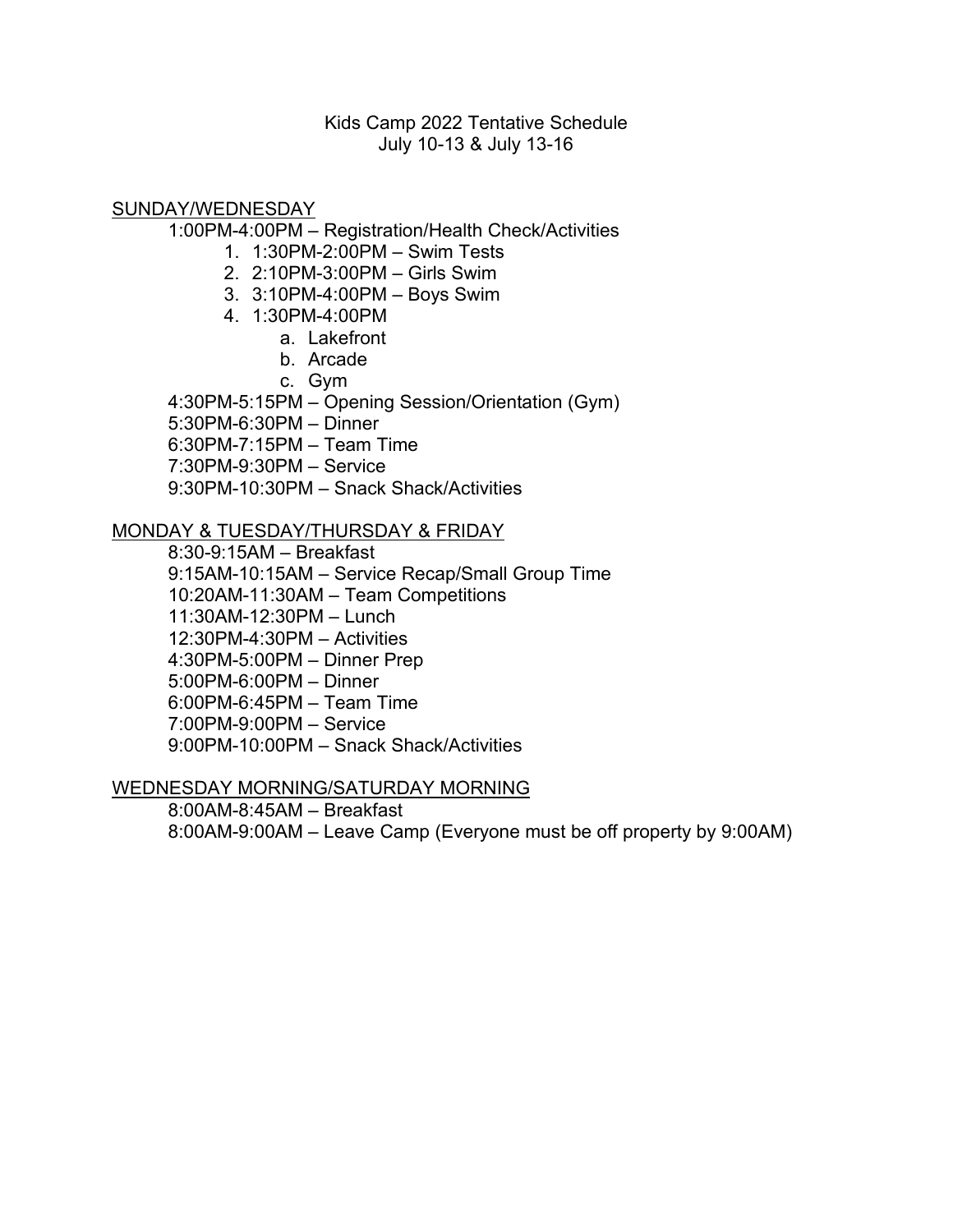### Kids Camp 2022 Tentative Schedule July 18-22

#### MONDAY

9:30AM-11:30AM – Registration/Health Check/Activities 11:30AM-12:30PM – Lunch/Swim Tests 11:30AM-12:00PM – Boys Lunch/Girls Swim Tests 12:00PM-12:30PM – Girls Lunch/Boys Swim Tests 12:45PM-1:15PM – Opening Session/Orientation (Gym) 1:15PM-5:15PM - Activities 5:30PM-6:30PM – Dinner 6:30PM-7:15PM – Team Time 7:30PM-9:30PM – Service 9:30PM-10:30PM – Snack Shack/Activities

#### TUESDAY, WEDNESDAY, & THURSDAY

8:30-9:15AM – Breakfast 9:15AM-10:15AM – Service Recap/Small Group Time 10:20AM-11:30AM – Team Competitions 11:30AM-12:30PM – Lunch 12:30PM-4:30PM – Activities 4:30PM-5:00PM – Dinner Prep 5:00PM-6:00PM – Dinner 6:00PM-6:45PM – Team Time 7:00PM-9:00PM – Service 9:00PM-10:00PM – Snack Shack/Activities

#### FRIDAY

8:00AM-8:45AM – Breakfast 8:00AM-10:00AM – Leave Camp (Everyone must be off property by 10:00AM)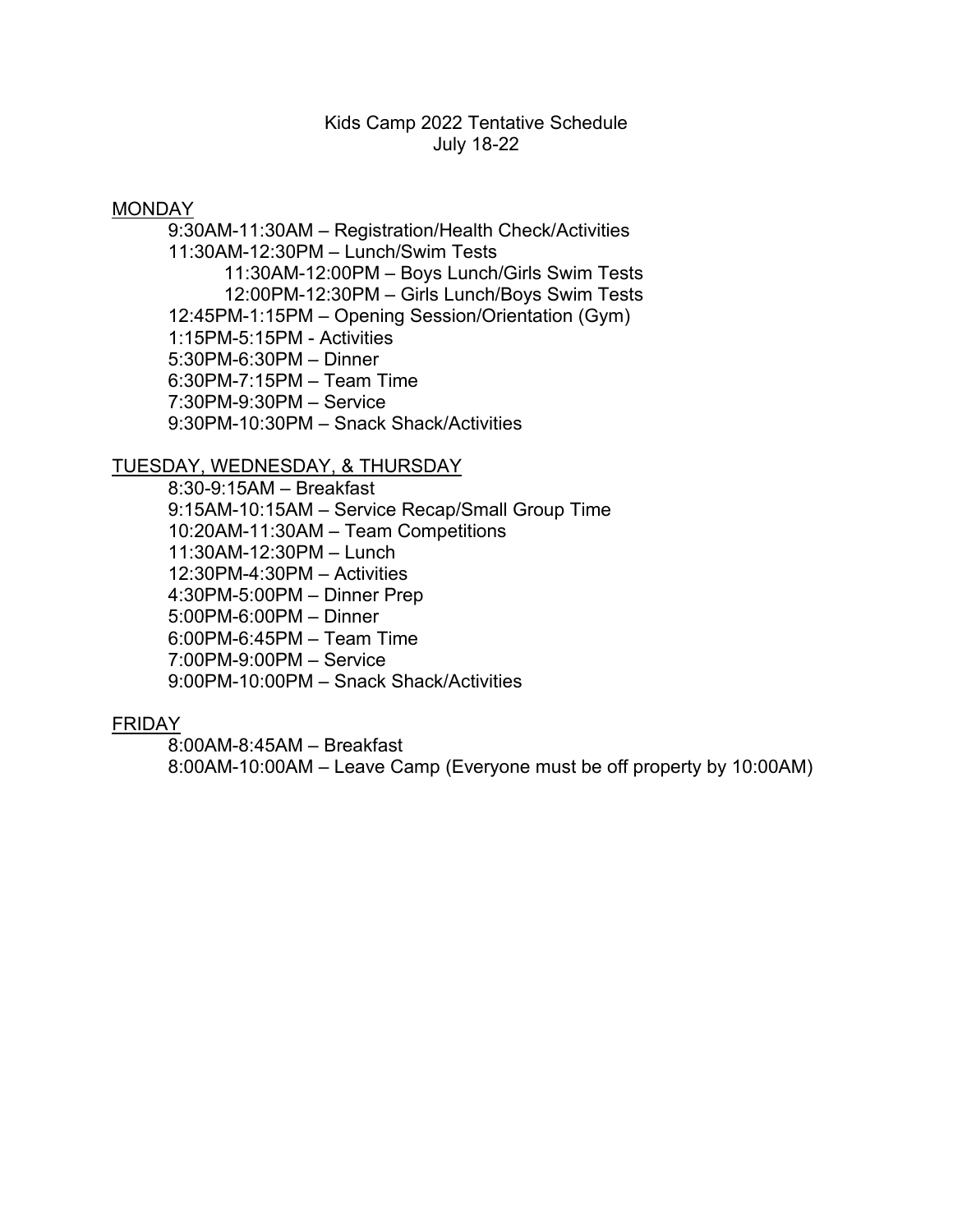## **Minor Participant Waiver, Release, Indemnification of All Claims & Covenant Not to Sue**

**NOTICE: THIS IS A LEGALLY BINDING AGREEMENT. Read this document carefully and in entirety. By signing this agreement, you give up your right and the named minor's right to bring a court action to recover compensation or obtain any other remedy for any personal injury or property damage however caused arising out of the named minor's participation in Georgia District Assemblies of God programs, now or any time in the future.**

#### **Acknowledgment of Risk**

I, in my legal capacity as the parent/guardian of the minor named below, do hereby acknowledge, and agree that participation in any GA District KidMin events and activities comes with inherent risks. I have full knowledge and understanding of the inherent risks associated with GA District KidMin participation, including but in no way limited to: (1) slips, trips, and falls, (2) aquatic injuries, (3) athletic injuries, and (4) illness, including exposure to and infection with viruses or bacteria. I further acknowledge that the preceding list is not inclusive of all possible risks associated with GA District KidMin participation and that said list in no way limits the operation of this Agreement.

#### **Coronavirus / COVID-19 Warning & Disclaimer**

Coronavirus, COVID-19 is an **extremely contagious** virus that spreads easily through person-to-person contact. Federal and state authorities recommend social distancing as a mean to prevent the spread of the virus. **COVID-19 can lead to severe illness, personal injury, permanent disability, and death. Participating in Georgia District Assemblies of God programs or accessing Georgia District Assemblies of God facilities could increase the risk of contracting COVID-19. Georgia District Assemblies of God** in no way warrants that COVID-19 infection will not occur through participation in **Georgia District Assemblies of God** programs of accessing Georgia District Assemblies of God facilities.

#### **Waiver, Release, Indemnification & Covenant Not to Sue**

In consideration of \_\_\_\_\_\_\_\_\_\_\_\_\_\_\_\_\_\_'s participation in all GA District KidMin events and activities, I, the parent/guardian of the minor named above, agree to release and on behalf of myself and the minor named above, my heirs, representatives, executors, administrators, and assigns, HEREBY DO RELEASE Georgia District Assemblies of God and GA District KidMin, its officers, directors, employees, volunteers, agents, representatives and insurers ("Releasees") from any causes of action, claims, or demands of any nature whatsoever including, but in no way limited to, claims of negligence, which I, the named minor, my heirs, representatives, executors, administrators and assigns may have, now or in the future, against Georgia District Assemblies of God and GA District KidMin on account of personal injury, property damage, death or accident of any kind, arising out of or in any way related to the use of Georgia District Assemblies of God facilities/equipment or participation in Georgia District Assemblies of God and GA District KidMin programs Initial

Initial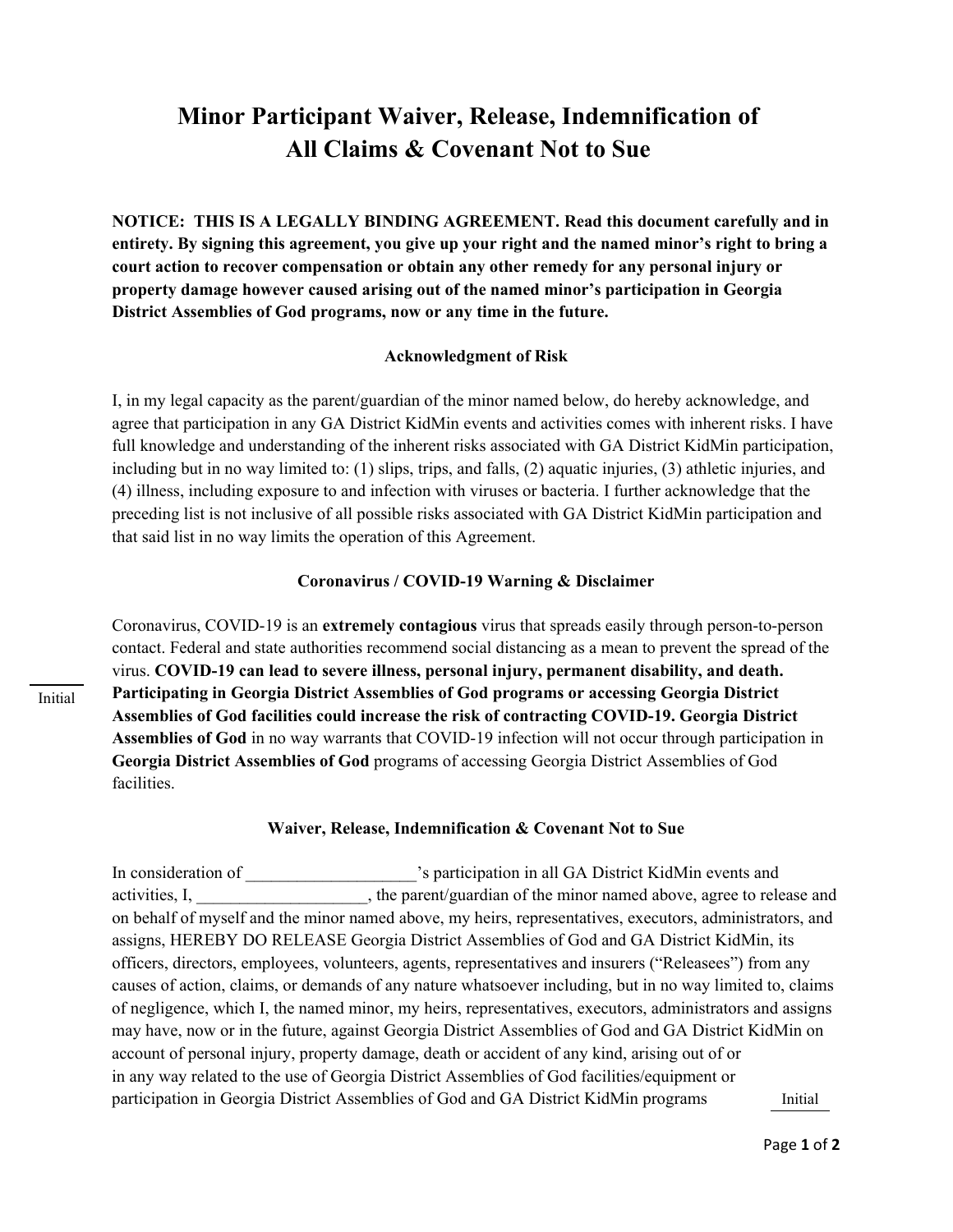whether that participation is supervised or unsupervised, however the injury or damage occurs, including, but not limited to the negligence of Releasees.

In consideration of the named minor's participation in all GA District KidMin events and activities, I, the undersigned parent/guardian of the named minor, agree to INDEMNIFY AND HOLD HARMLESS Releasees from any and all causes of action, claims, demands, losses, or costs of any nature whatsoever arising out of or in any way related to the named minor's all Georgia KidMin participation.

I hereby certify on behalf of myself and the named minor that I have full knowledge of the nature and extent of the risks inherent in all GA District KidMin events and activities participation and that I, on behalf of myself and the named minor, am voluntarily assuming said risks. I understand that I and the named minor will be solely responsible for any loss or damage, including personal injury, property damage, or death, the named minor sustains while participating in all GA District KidMin Events and that by signing this agreement I, on behalf of myself and the named minor, HEREBY RELEASE Releasees of all liability for such loss, damage, or death. I further certify that the named minor is in good health and has no conditions or impairments which would preclude his/her safe participation in all GA District KidMin events and activities.

I further certify that my date of birth is  $(MM/DD/YYYY)$ , that my present age is \_\_\_\_\_\_, that I am therefore of lawful age (18 years or older) and otherwise legally competent to sign this agreement, and that I have legal capacity to act as the parent/guardian of the named minor. I further understand that the terms of this agreement are legally binding and certify that I am signing this agreement, after having carefully read it, of my own free will.

\_\_\_\_\_\_\_\_\_\_\_\_\_\_\_\_\_\_\_\_\_\_\_\_\_\_\_\_\_\_\_\_\_\_\_ \_\_\_\_\_\_\_\_\_\_\_\_\_\_\_\_\_\_\_\_\_\_\_\_\_\_\_\_\_\_\_\_\_\_\_\_\_

\_\_\_\_\_\_\_\_\_\_\_\_\_\_\_\_\_\_\_\_\_\_\_\_\_\_\_\_\_\_\_\_\_\_\_ \_\_\_\_\_\_\_\_\_\_\_\_\_\_\_\_\_\_\_\_\_\_\_\_\_\_\_\_\_\_\_\_\_\_\_\_\_

Participant Name (Print Clearly) Date

Parent/Guardian Signature Parent/Guardian Name (Print Clearly)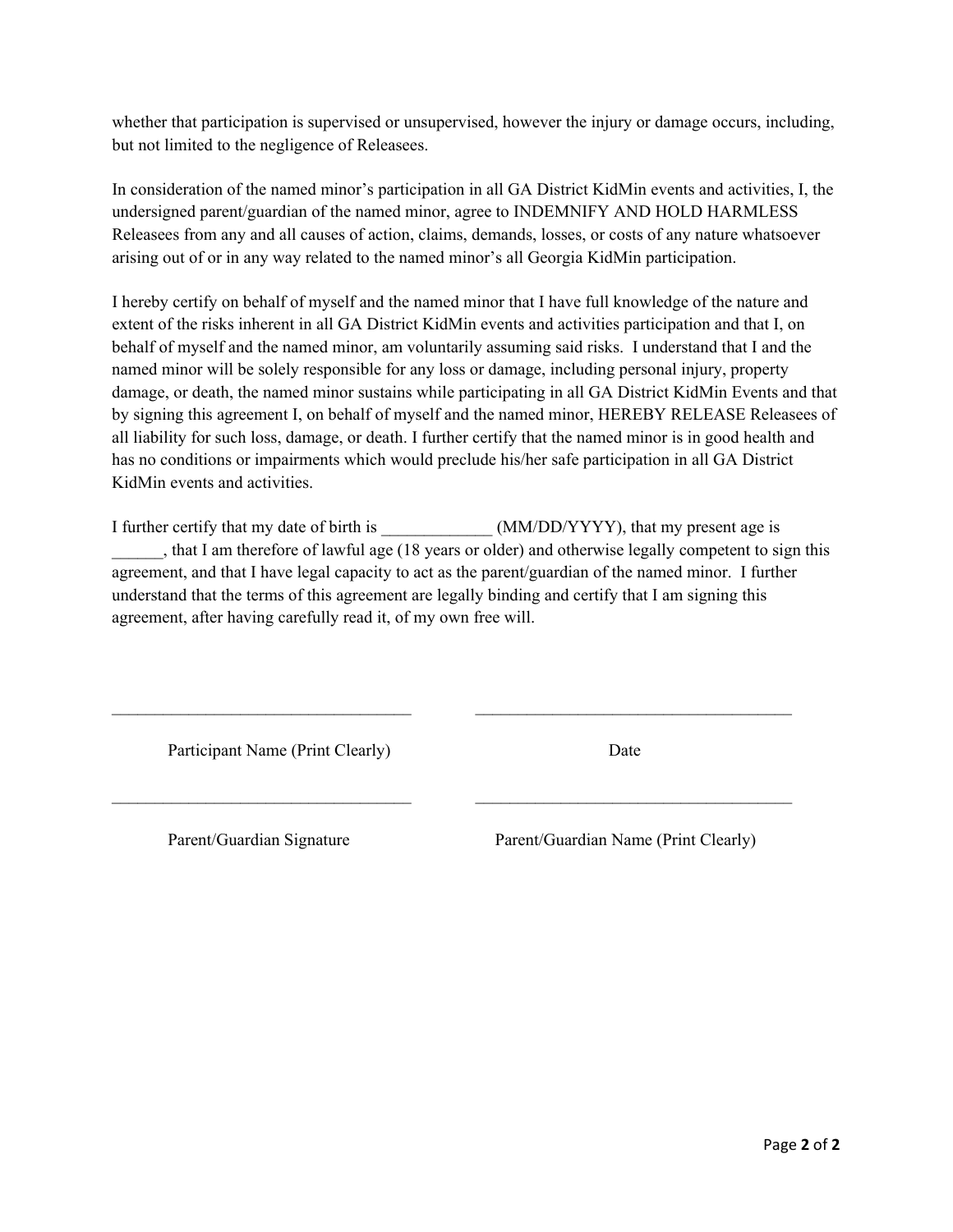### **Adult Participant Waiver, Release, Indemnification of All Claims & Covenant Not to Sue**

**NOTICE: THIS IS A LEGALLY BINDING AGREEMENT. Read this document carefully and in entirety. By signing this agreement, you give up your right to bring a court action to recover compensation or obtain any other remedy for any personal injury or property damage however caused arising out of participation in Georgia District Assemblies of God programs, now or any time in the future.**

#### **Acknowledgment of Risk**

I hereby acknowledge and agree that participation in any GA District KidMin events and activities comes with inherent risks. I have full knowledge and understanding of the inherent risks associated with GA District KidMin participation, including but in no way limited to: (1) slips, trips, and falls, (2) aquatic injuries, (3) athletic injuries, and (4) illness, including exposure to and infection with viruses or bacteria. I further acknowledge that the preceding list is not inclusive of all possible risks associated with GA District KidMin participation and that said list in no way limits the operation of this Agreement.

#### **Coronavirus / COVID-19 Warning & Disclaimer**

Coronavirus, COVID-19 is an **extremely contagious** virus that spreads easily through person-to-person contact. Federal and state authorities recommend social distancing as a mean to prevent the spread of the virus. **COVID-19 can lead to severe illness, personal injury, permanent disability, and death. Participating in Georgia District Assemblies of God programs or accessing Georgia District Assemblies of God facilities could increase the risk of contracting COVID-19. Georgia District Assemblies of God** in no way warrants that COVID-19 infection will not occur through participation in **Georgia District Assemblies of God** programs of accessing Georgia District Assemblies of God facilities.

#### **Waiver, Release, Indemnification & Covenant Not to Sue**

In consideration of my participation in all GA District KidMin events and activities, I,

\_\_\_\_\_\_\_\_\_\_\_\_\_\_\_\_\_\_\_\_, agree to release myself, my heirs, representatives, executors, administrators, and assigns, HEREBY DO RELEASE Georgia District Assemblies of God and GA District KidMin, its officers, directors, employees, volunteers, agents, representatives and insurers ("Releasees") from any causes of action, claims, or demands of any nature whatsoever including, but in no way limited to, claims of negligence, which I, the named minor, my heirs, representatives, executors, administrators and assigns may have, now or in the future, against Georgia District Assemblies of God and GA District KidMin on account of personal injury, property damage, death or accident of any kind, arising out of or in any way related to the use of Georgia District Assemblies of God facilities/equipment or participation in Georgia District Assemblies of God and GA District KidMin programs whether that participation is supervised or unsupervised, however the injury or damage occurs, including, but not limited to the negligence of Releasees. Initial

Initial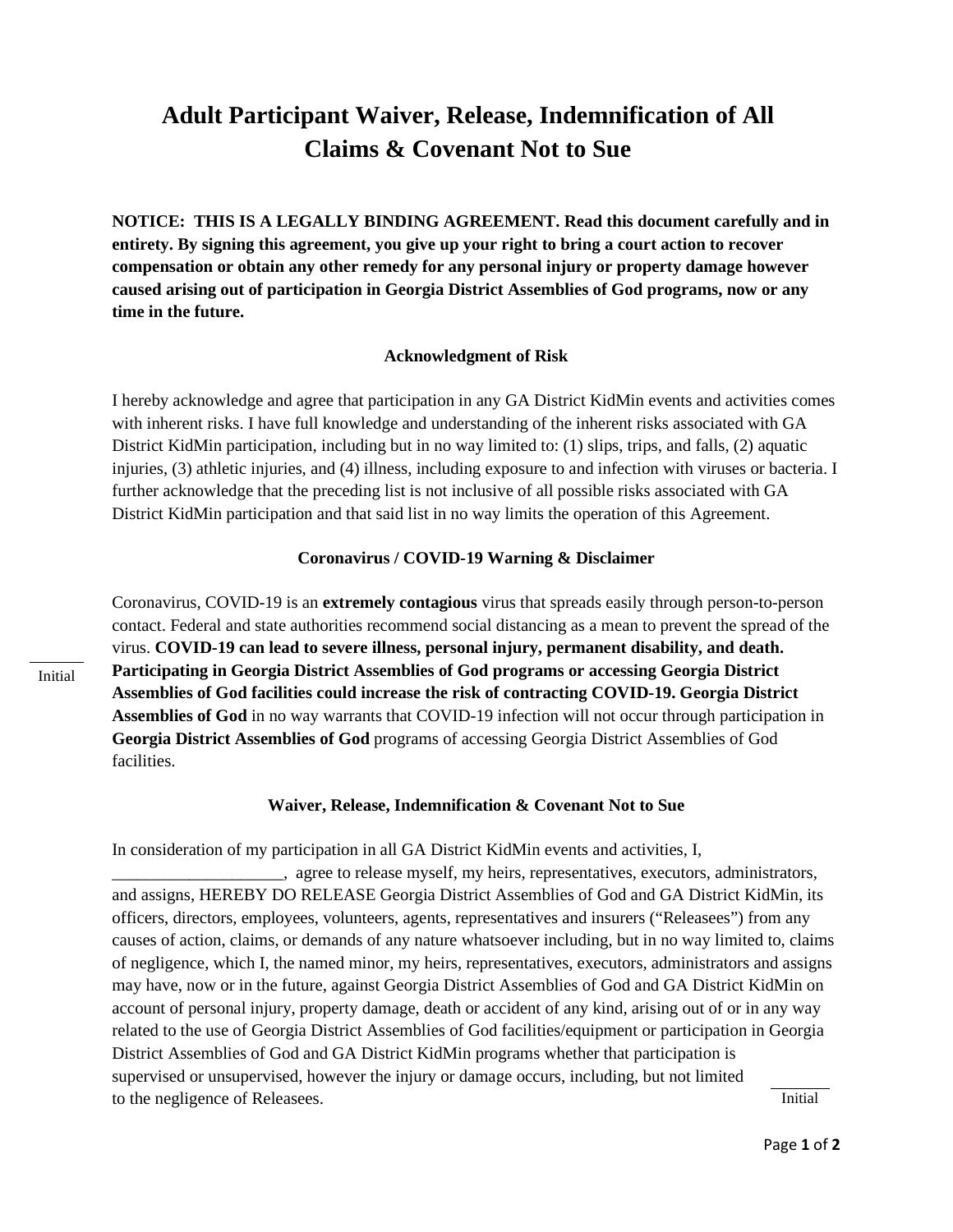In consideration of my participation in all GA District KidMin events and activities, agree to INDEMNIFY AND HOLD HARMLESS Releasees from any and all causes of action, claims, demands, losses, or costs of any nature whatsoever arising out of or in any way related to the named minor's all Georgia KidMin participation.

I hereby certify that I have full knowledge of the nature and extent of the risks inherent in all GA District KidMin events and activities participation and that I am voluntarily assuming said risks. I understand that I will be solely responsible for any loss or damage, including personal injury, property damage, or death, the named minor sustains while participating in all GA District KidMin Events and that by signing this agreement I hereby RELEASE Releasees of all liability for such loss, damage, or death. I further certify that I am in good health and have no conditions or impairments which would preclude safe participation in all GA District KidMin events and activities.

I further certify that my date of birth is \_\_\_\_\_\_\_\_\_\_\_\_\_ (MM/DD/YYYY), that my present age is \_\_\_\_\_\_, that I am therefore of lawful age (18 years or older) and otherwise legally competent to sign this agreement. I further understand that the terms of this agreement are legally binding and certify that I am signing this agreement, after having carefully read it, of my own free will.

\_\_\_\_\_\_\_\_\_\_\_\_\_\_\_\_\_\_\_\_\_\_\_\_\_\_\_\_\_\_\_\_\_\_\_ \_\_\_\_\_\_\_\_\_\_\_\_\_\_\_\_\_\_\_\_\_\_\_\_\_\_\_\_\_\_\_\_\_\_\_\_\_

Name (Print Clearly) Date

\_\_\_\_\_\_\_\_\_\_\_\_\_\_\_\_\_\_\_\_\_\_\_\_\_\_\_\_\_\_\_\_\_\_\_

Signature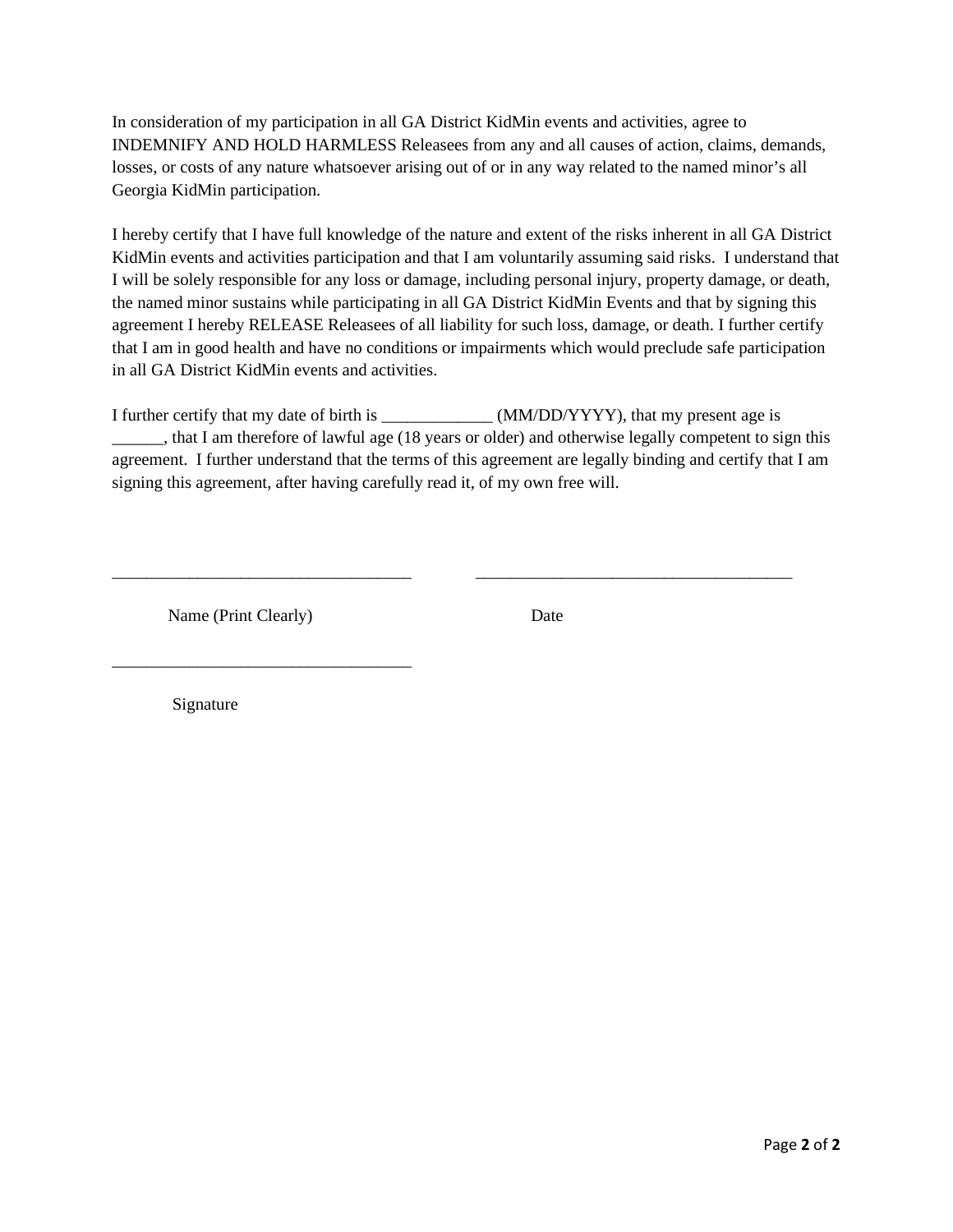# **HEAD LICE PREVENTION**

 More than six million Americans, mostly three to eleven-year-old children, are affected with pediculus humanus capitis each year. Head lice are wingless insects about the size of a sesame seed. Because of their color and speed, they are not easy to find. During their 30-day adult life, female lice lay an average of 125 eggs (or nits), which are silvery-white, about the size of a poppy seed and shaped like tiny teardrops. These nits are typically found along the nape of the neck or behind the ears, approximately ¼ to ½ inch from the scalp. During the summer or in tropical climates, however, they can be found six inches or more from the scalp.

 Head lice are also transferred through the sharing of hairbrushes, pillows, towels or hats. For these reasons, it is helpful to remind your child not to share personal items. The good news is that head lice are not known to spread disease. Nor do they result from "BEING DIRTY." In fact lice prefer clean, healthy heads.

 Your child may not have any symptoms. Most children with head lice do not. Others have intensely itchy scalps. Also, if your child has sensitive skin, a slight rash may develop. Louse "infestations" occurs frequently between family members and close friends. So if your child is diagnosed with a louse infestation, it is a good idea also to check family members for lice and nits.

 Once your doctor or health care professional has diagnosed head lice, follow his or her professional advice for treatment. We recommend only a FDA-approved product. The food and drug administration approval shows that they have tested the product for safety and effectiveness.

- 1. Thoroughly read the package insert and follow the instructions carefully.
- 2. Eight to ten days after the initial application, apply a second treatment, using the same OTC product to be sure all nits have been killed.
- 3. After another eight to ten day period, have your child re-examined by a health care professional.
- 4. If two treatments do not get rid of the lice, do not apply another OTC product on your child's scalp. The lice may be resistant to the product. Instead, call your doctor. He or she will probably recommend a prescription alternative.

#### **WHAT DO I DO ABOUT THE NITS?**

Lice are fast and hard to catch. Moreover, their nits are hard to remove, because they are attached to hair strands with a strong, cement-like substance. For this reason, after applying a head lice treatment product, use a nit comb to help remove dead lice and their eggs. A good nit comb does not bend and has teeth that are close together, so nits the size of poppy seeds cannot escape the stroke of the comb. When combing, work on one small section at a time. Comb from the scalp to the end of the hair, then wipe the comp with a paper towel and move to the next section. Afterward, sterilize the comp in hot water (130 degrees).

 Lice depend on human blood to survive and typically die within twenty-four hours without a host. Lice may, however, get caught in a hair brush, comb or headband. So wash hair care items and accessories in hot water (130 degrees). Likewise, lice may be trapped, for example, when towel-drying hair. So launder recently used clothes, towels and bedding materials in hot water (130 degrees) or tumble in a dryer on high heat. If your child sleeps with a special stuffed animal or blanket, wash it in hot water (130 degrees) too or place in a dryer on high heat. Articles that cannot be washed may be put in an airtight bag for two weeks and then wiped off well to remove debris from the dead louse or nits.

#### **GA DISTRICT KIDMIN HAS A "NO NIT" POLICY:**

**That means no one can come to a GA KidMin activity with nits present in their hair, even if they have treated them recently. There are no refunds for registrations or deposits if a child has to be sent home due to nits or lice.**

#### **RECOMMENDATION**

 We recommend that you check your children's heads three weeks before leaving for an event. Often this can be done on the Wednesday nights. This will give the family time to clear it up before the event. Plan to check all children's heads every week until the event. This is necessary if you have found any children with lice or nits in their heads. If you check all the children each week, then the child or children who have to be re-checked will not feel embarrassed, and make sure all the children are clear right before the event. Please check each child before you leave town, especially if you are traveling a long distance.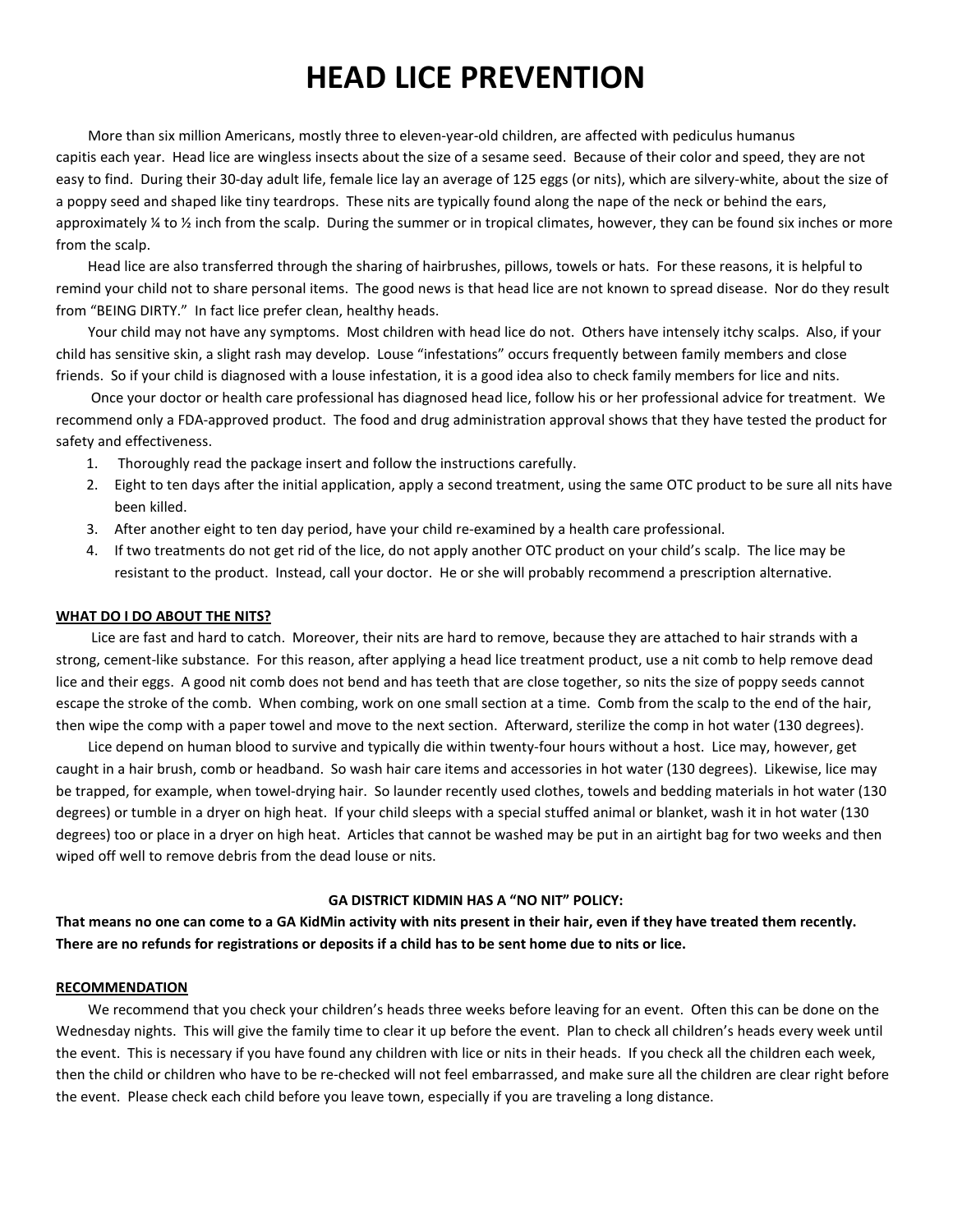#### WHAT TO BRING TO CAMP

Sleeping Bag or Twin Size Sheets and a Blanket Pillow Towels & Washcloths Personal Items : (Deodorant, Toothbrush, Toothpaste, Comb, Etc.) Modest Swimsuit (Girls-One Piece or Tankinis allowed) Beach Towel Swim Suit Cover-up Casual Clothing Camera Bible **Snacks** Flashlight Rain gear/Umbrella Bug Repellent Medications\*\* Medical Authorization Form (If not already sent in ) Spending Money (Camp Store & Snack Shack) A Good Attitude

\*\*All medications are to be turned in at registration

## Dress Code

Modest clothing must be worn. Campers and personnel are not allowed to wear backless or halter-type dresses or blouses, spaghetti straps, brief tops, belly shirts or any see through or sheer clothing. Shoes must be worn at camp at all times. Flip-flops are discouraged for recreational times. Modesty in all clothing is our requirement. Bring some clothes you do not mind getting dirty as some activities may be messier than others.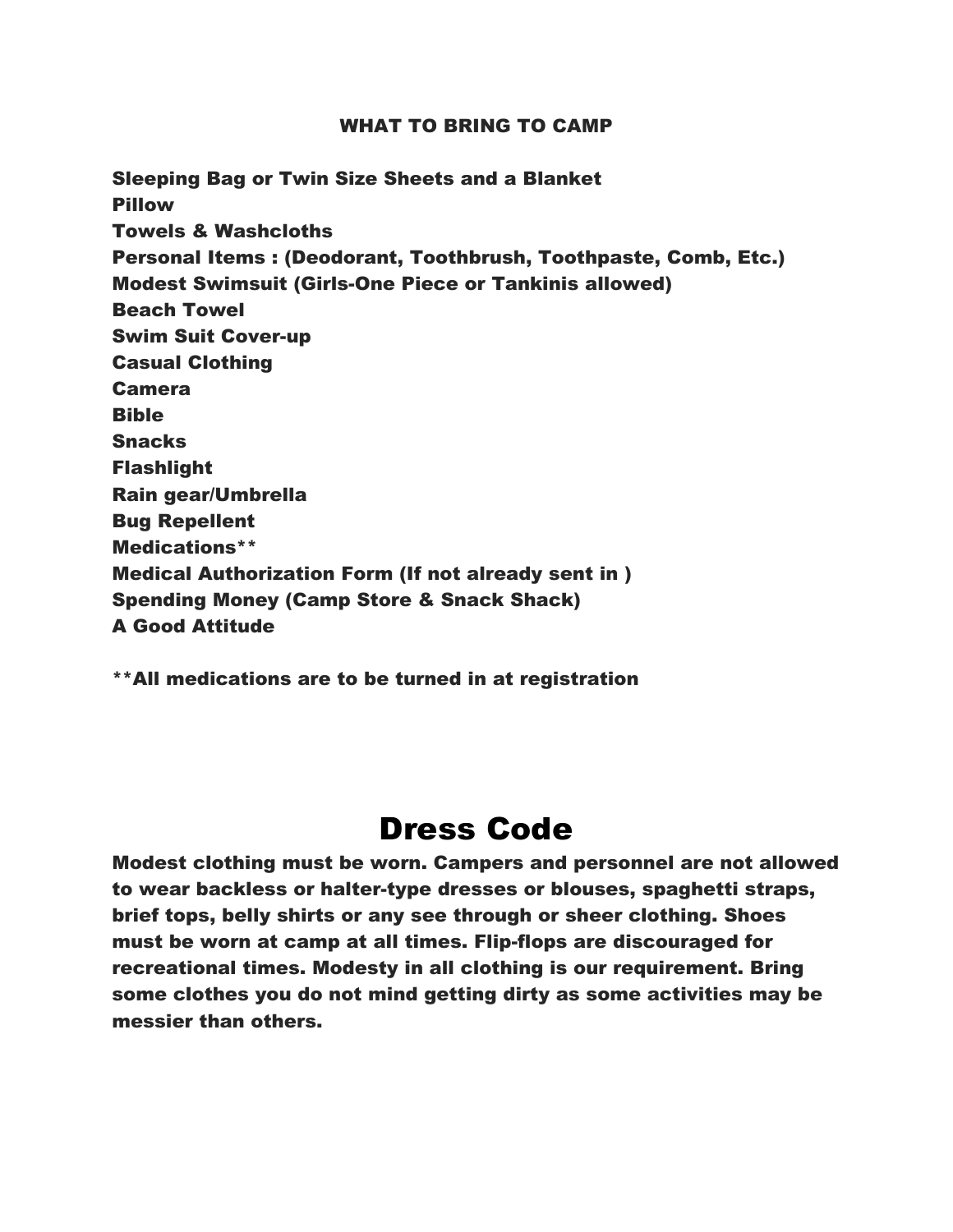

# **Kid's Camp 2022**

Pre-Trip Covid-19/Head Lice **Church Leader** Checklist

- Have a parent or guardian complete and sign the attached questionnaire.
- Perform a temperature and head lice check on every individual in your group immediately PRIOR to them boarding your mode of transportation. Normal temperatures should not exceed 100.4 degrees Fahrenheit.
- Below is a list of suggested questions to ask immediately PRIOR to them boarding your mode of transportation.
	- o Have you been in contact with a confirmed case of COVID-19 in the last 10 days?
	- o Are you experiencing a cough, shortness of breath, or sore throat?
	- o Have you had a fever in the last 48 hours?
	- o Have you had new loss of taste or smell?
	- o Have you had vomiting or diarrhea in the last 24 hours?
- If the answer is yes to any of the above questions, you may NOT attend.
- Please print and sign below. Your signature acknowledges the above checklist has been adhered to.

Church Leader Name (Print):\_\_\_\_\_\_\_\_\_\_\_\_\_\_\_\_\_\_\_\_\_\_\_\_\_\_\_\_\_\_\_\_\_\_

Church Leader (Signature):\_\_\_\_\_\_\_\_\_\_\_\_\_\_\_\_\_\_\_\_\_\_\_\_\_\_\_\_\_\_\_\_\_\_\_

Date: \_\_\_\_\_\_\_\_\_\_\_\_\_\_\_\_\_\_\_\_ Office Use Only/Date Received